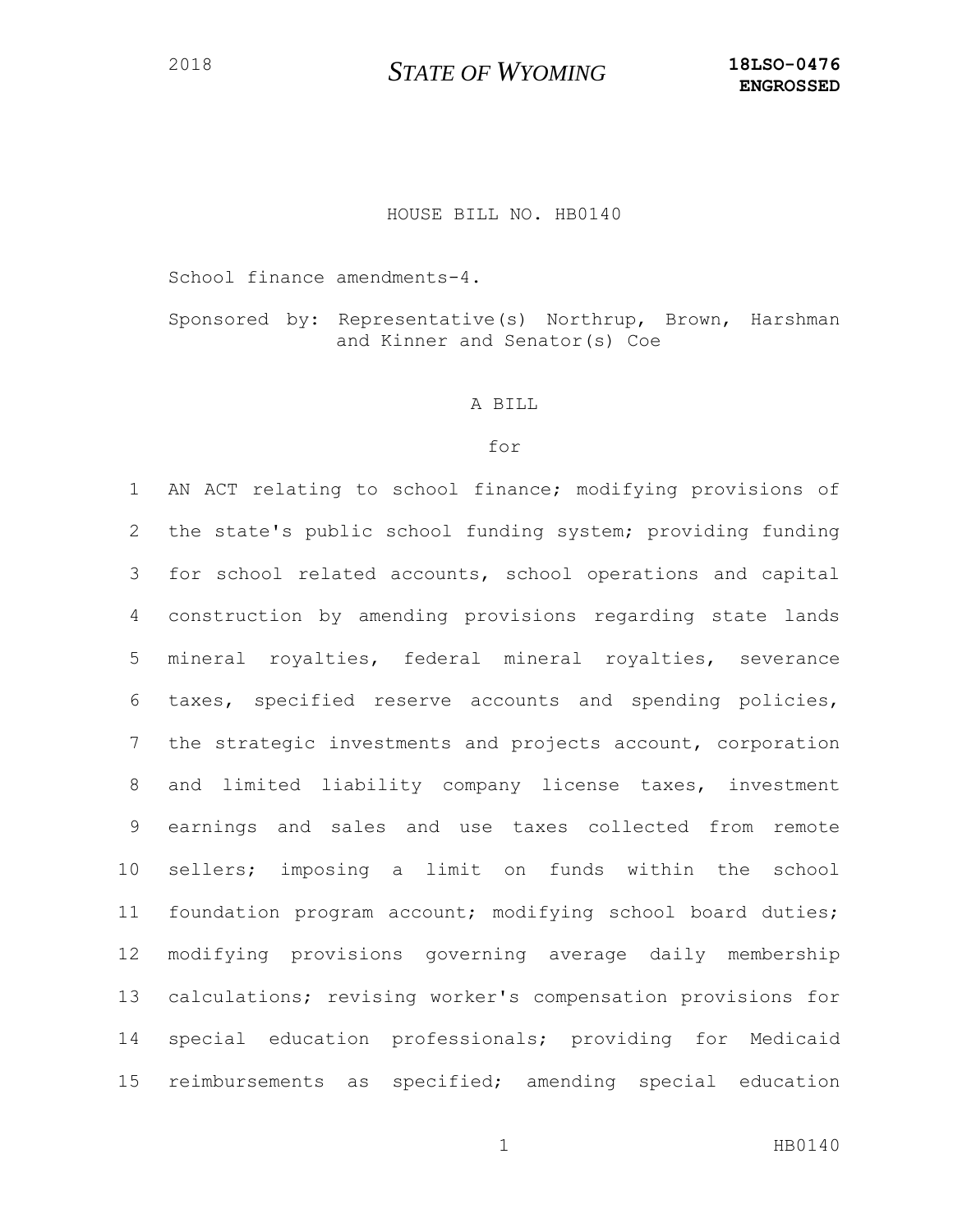funding; amending transportation funding provisions; repealing transportation funding provisions; amending school district funding for groundskeepers; repealing assessment funding; requiring a report; requiring the establishment of special education staffing guidelines; providing for additional distributions to school districts; providing for transfers; providing appropriations; requiring the consensus revenue estimating group to meet as specified; requiring rulemaking; providing a hold harmless provision; providing applicability; and providing for effective dates.

 *Be It Enacted by the Legislature of the State of Wyoming:* 

 **Section 1.** W.S. 9-4-220, 9-4-305(b), 9-4-601(d)(intro) and by creating a new subsection (k), 9-4-719(b), (f) and by creating new subsections (t) and (u), 17-16-1630(a), 17-29-209(a), 21-3-110(a) by creating new paragraphs (xxxvi) and (xxxvii), 21-13-101(a)(i), 21-13-306 by creating a new subsection (d), 21-13-306.1, 21 21-13-309(m)(iv)(A), 21-13-320(b)(intro), (c)(ii), (iii), (f), (g)(i), (ii), (v)(A) and (B), 21-13-321(b) and by 23 creating a new subsection  $(h)$ ,  $27-14-108$  (d)  $(xvi)$ ,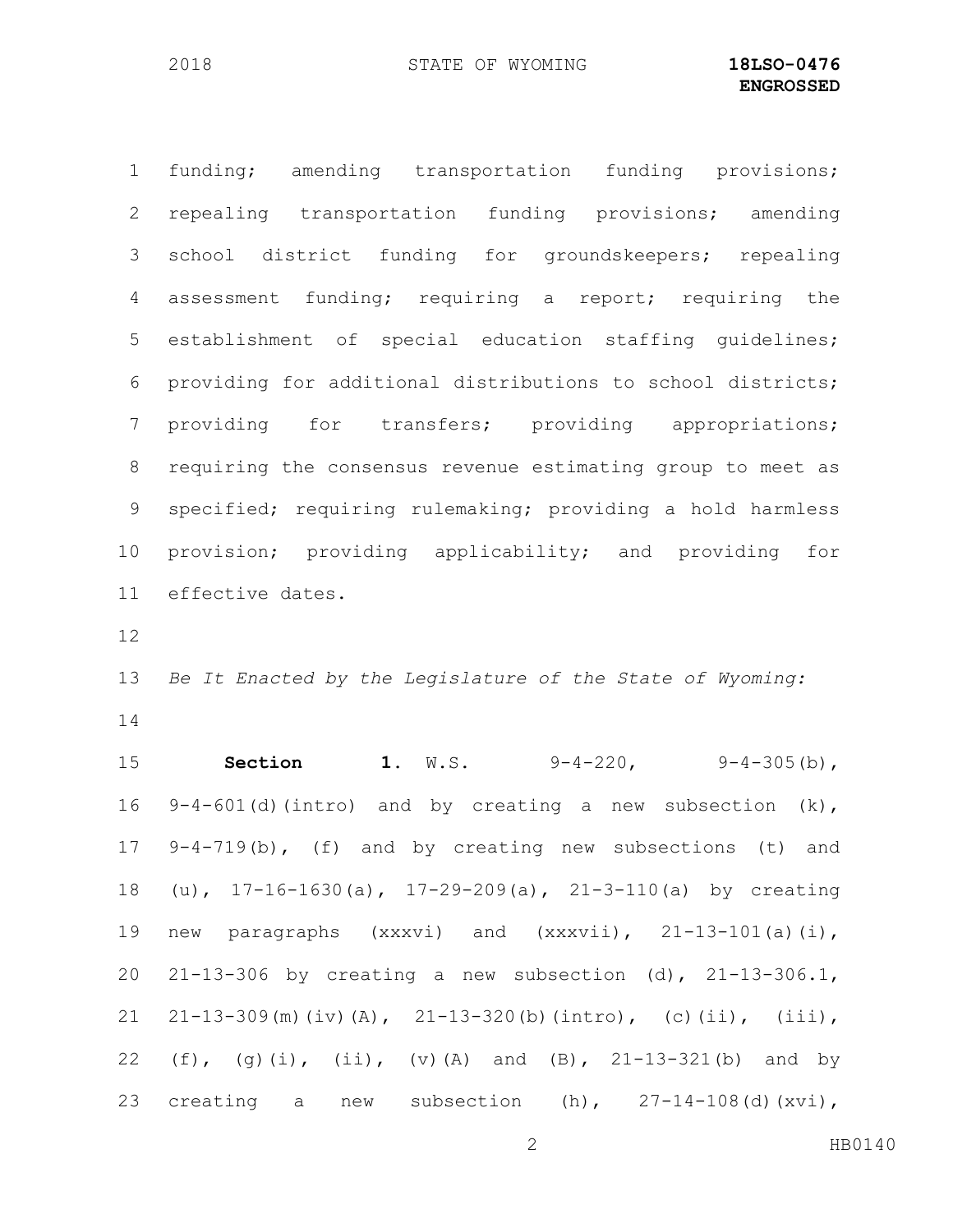39-14-801(d)(intro) and by creating a new subsection (g), 39-15-111(b)(intro) and by creating new subsections (p) and (q), 39-16-111(b)(intro) and by creating new subsections (p) and (q) and 42-4-103(a) by creating new paragraphs (xxxii) and (xxxiii) are amended to read: **9-4-220. Strategic investments and projects account created; purposes.** (a) The strategic investments and projects account created by 2013 Wyoming Session Laws, Chapter 73, Section 4, Section 300(e) is continued and codified. Funds within the account shall only be expended by legislative appropriation. The governor may include appropriation requests from funds available within the strategic investments and projects account within his biennial budget requests for one-time expenditures as he deems necessary in accordance with subsection (b) of this section. All funds within the account shall be invested by the state treasurer and all investment earnings from the account shall be credited to the general fund.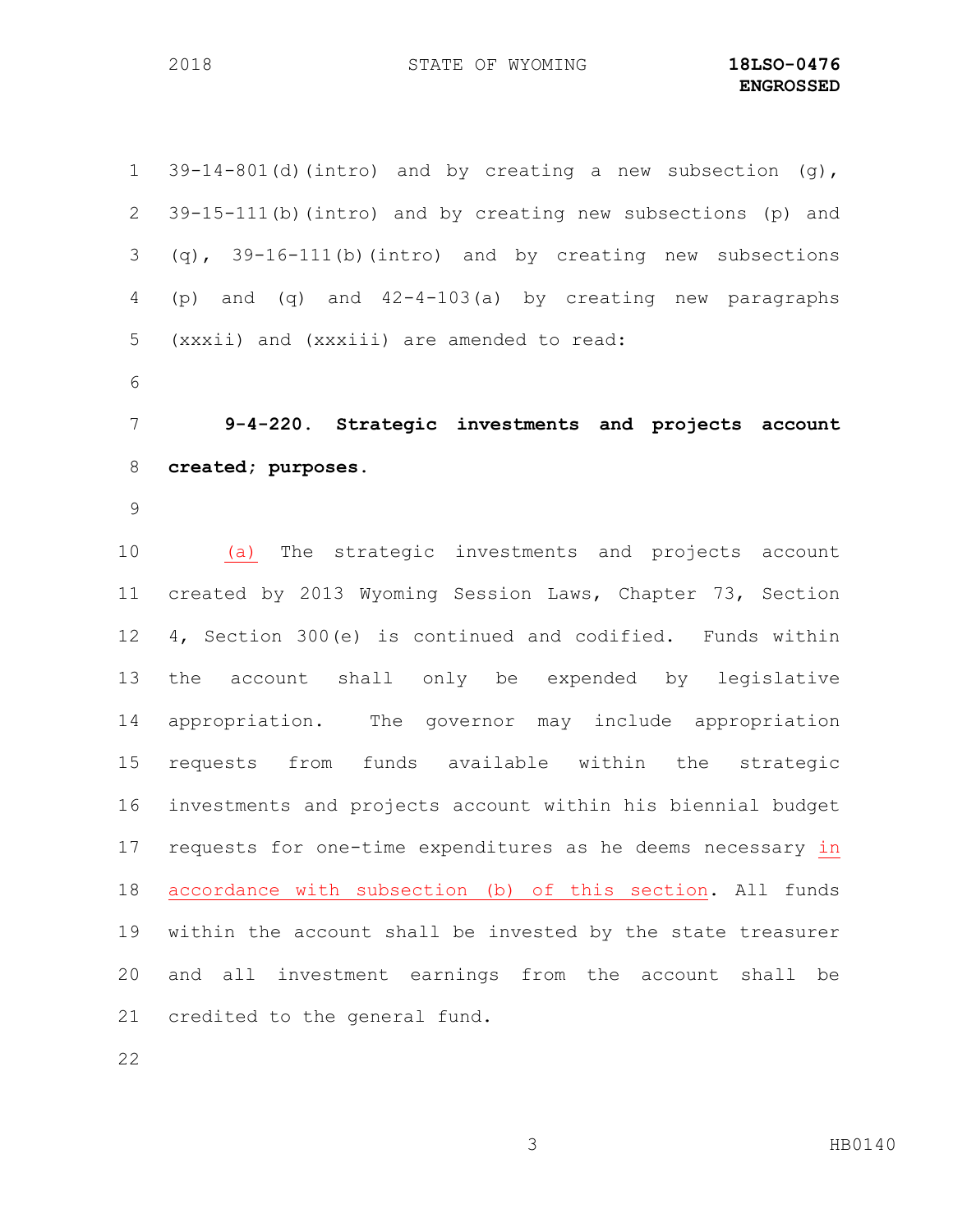| $1\,$            | Funds available for expenditure in the strategic<br>(b)                                         |
|------------------|-------------------------------------------------------------------------------------------------|
| $\mathbf{2}$     | investments and projects account shall be expended in an                                        |
| 3                | equal to the transfer<br>less<br>than<br>from<br>the<br>amount<br>Or                            |
| $\overline{4}$   | permanent Wyoming mineral trust fund reserve account to the                                     |
| 5                | strategic investments and projects account made pursuant to                                     |
| 6                | W.S. 9-4-719(t) and only for school capital construction,                                       |
| $\boldsymbol{7}$ | including major building and<br>facility repair<br>and                                          |
| $\,8\,$          | replacement as defined in W.S. 21-15-109(a) (iii).                                              |
| $\mathsf 9$      |                                                                                                 |
| 10               | 9-4-305. Disposition of state land revenue.                                                     |
| 11               |                                                                                                 |
| 12               | Proceeds from the sale of state lands, mineral<br>(b)                                           |
| 13               | royalties<br>and<br>any money designated by<br>the<br>Wyoming                                   |
| 14               | constitution or Wyoming statutes as collected shall be                                          |
| 15               | transmitted to the state treasurer and credited to the                                          |
| 16               | proper accounts within the permanent land fund, except as                                       |
| 17               | provided<br>by article<br>7 <sub>1</sub><br>section<br>$2 \overline{ }$<br>of<br>the<br>Wyoming |
| 18               | constitution, thirty-three and one-third percent (33 1/3%)                                      |
| 19               | of the mineral royalties received from the lease of any                                         |
| 20               | school lands, but not to exceed eight million dollars                                           |
| 21               | (\$8,000,000.00) during any one (1) year, shall be deposited                                    |
| 22               | into the public school capital construction account. To the                                     |
| 23               | extent constitutionally permissible and notwithstanding any                                     |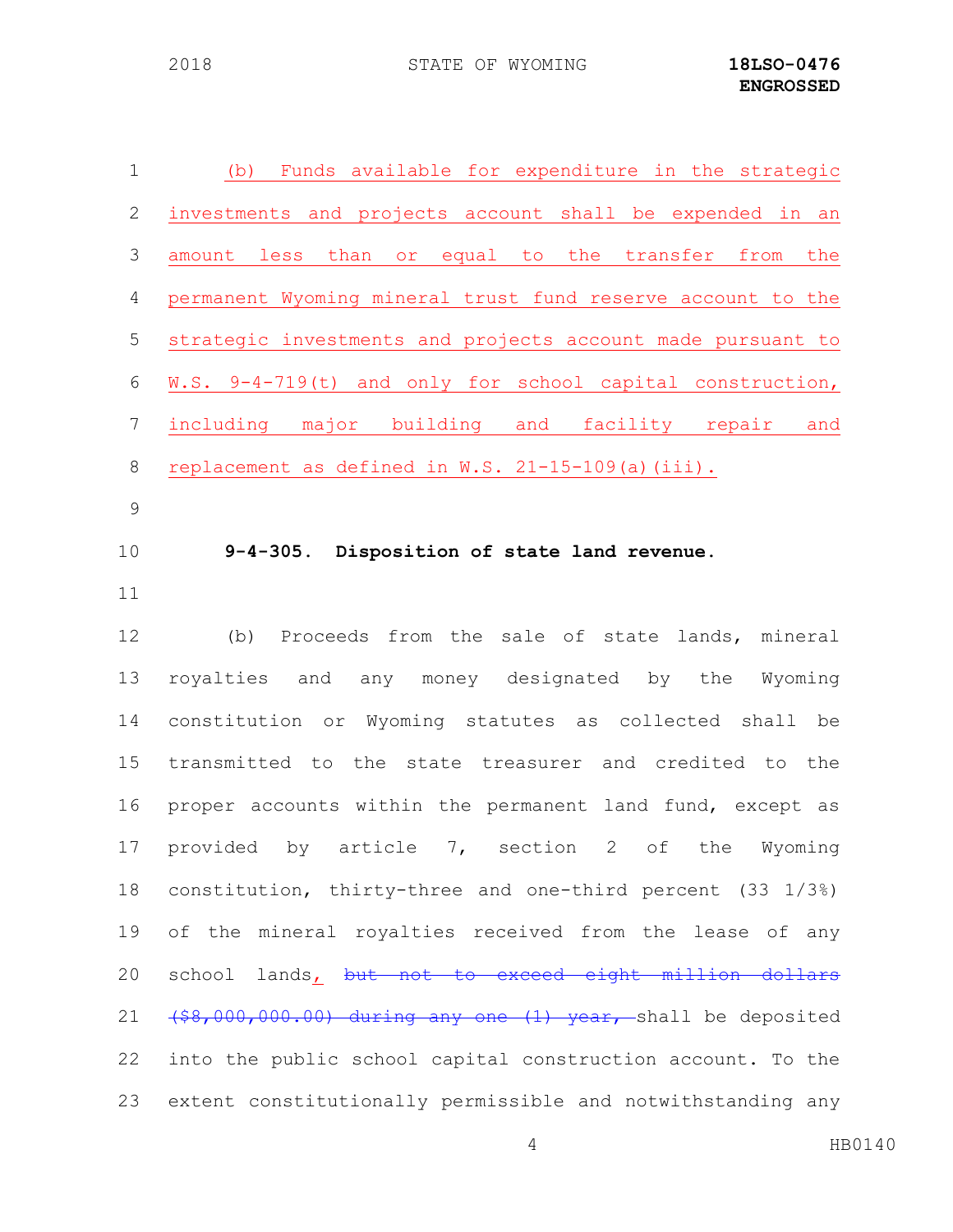other provision of law, at the end of every fiscal year, the state treasurer shall transfer to the corpus of each account within the permanent land fund, except the common 4 school account, from the income earned on the corresponding account within the permanent land fund, to the extent available, an amount as provided by this subsection. In determining the amount to be withheld, the state treasurer shall calculate the fiscal year beginning balance and ignore any appropriations made from the account within that fiscal year. For the fiscal year 2000, he shall transfer an amount equal to five percent (5%) of the inflation rate for the previous twelve (12) month period as determined by the department of administration and information multiplied by the beginning balance of each permanent land fund account, except the common school account. At the end of each succeeding fiscal year, the state treasurer shall increase the amount to be multiplied by that year's inflation rate by five percent (5%) until such time as the multiplier reaches one hundred percent (100%) of the inflation rate, and then multiply that amount by the beginning balance of each permanent land fund account, except the common school account.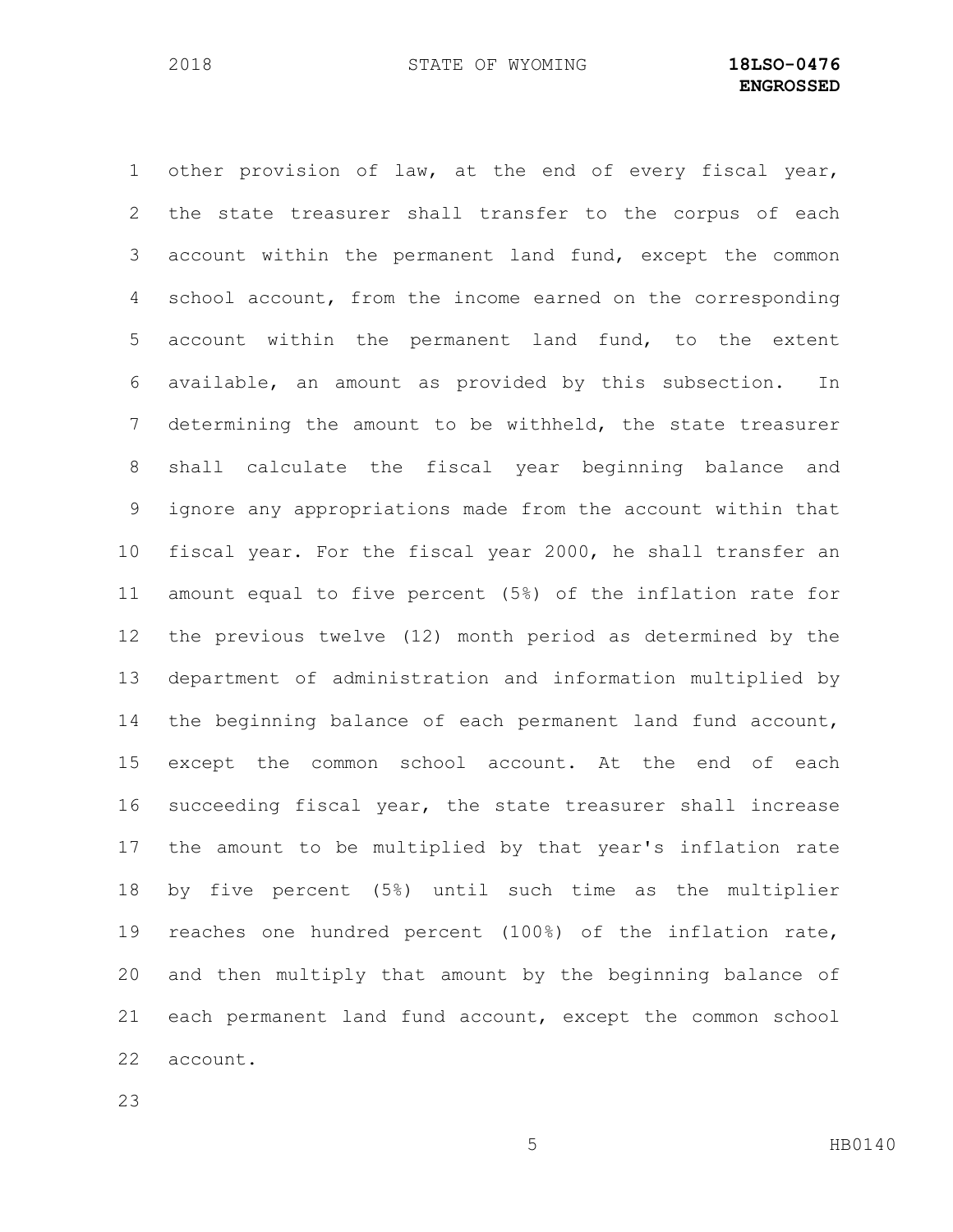**9-4-601. Distribution and use; funds, accounts, cities and towns benefited; exception for bonus payments.** (d) Any revenue received under subsection (a) of this section in excess of two hundred million dollars (\$200,000,000.00) but not to exceed five hundred million dollars (\$500,000,000.00) shall be distributed as follows: (k) Any revenue received under subsection (a) of this section in excess of five hundred million dollars (\$500,000,000.00) shall be distributed as follows: (i) Two-thirds (2/3) to the school foundation 14 program account; and (ii) One-third (1/3) to the budget reserve account. **9-4-719. Investment earnings spending policy permanent funds.** (b) There is created the permanent Wyoming mineral trust fund reserve account. Beginning July 1, 2016 for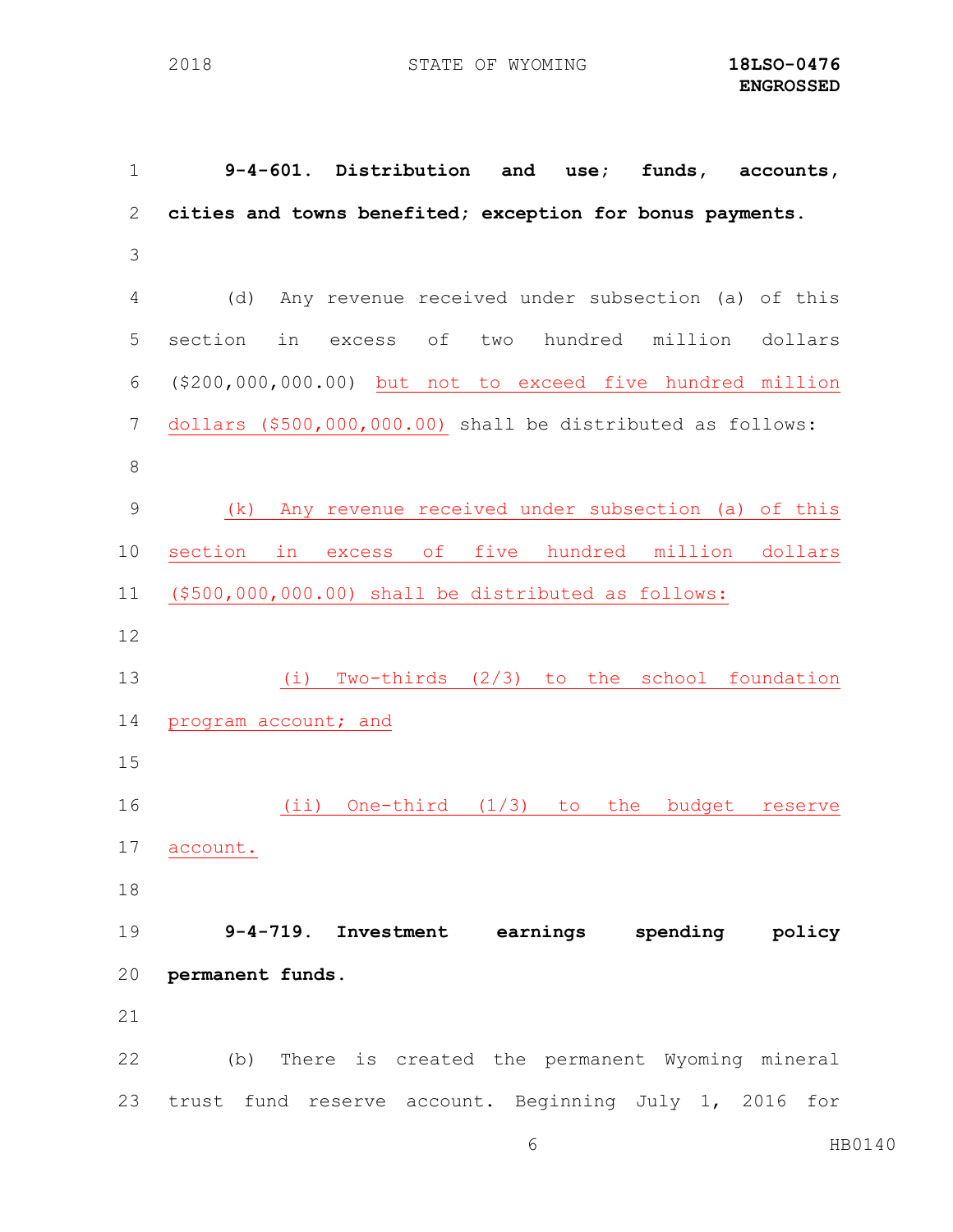fiscal year 2017 and each fiscal year thereafter, the state treasurer shall transfer unobligated funds from this account to the general fund as necessary to ensure that an amount equal to two and one-half percent (2.5%) of the previous five (5) year average market value of the permanent Wyoming mineral trust fund, calculated on the first day of the fiscal year, is available for expenditure annually during each fiscal year. As soon as possible after the end of each of the fiscal years beginning on and after July 1, 2017, and after making any transfers as provided for in paragraph (ii) of this subsection and subsection (u) of this section, revenues in this account in excess of one hundred fifty percent (150%) of the spending policy amount in subsection (d) of this section shall be credited to the permanent Wyoming mineral trust fund. In order to ensure funds are available to the general fund under this subsection, the state treasurer shall:

 (i) Beginning July 1, 2018 and on the first day of the fiscal year or as soon thereafter as reasonably possible, to the extent funds are available, transfer from the permanent Wyoming mineral trust fund reserve account to the general fund any positive amount equal to two and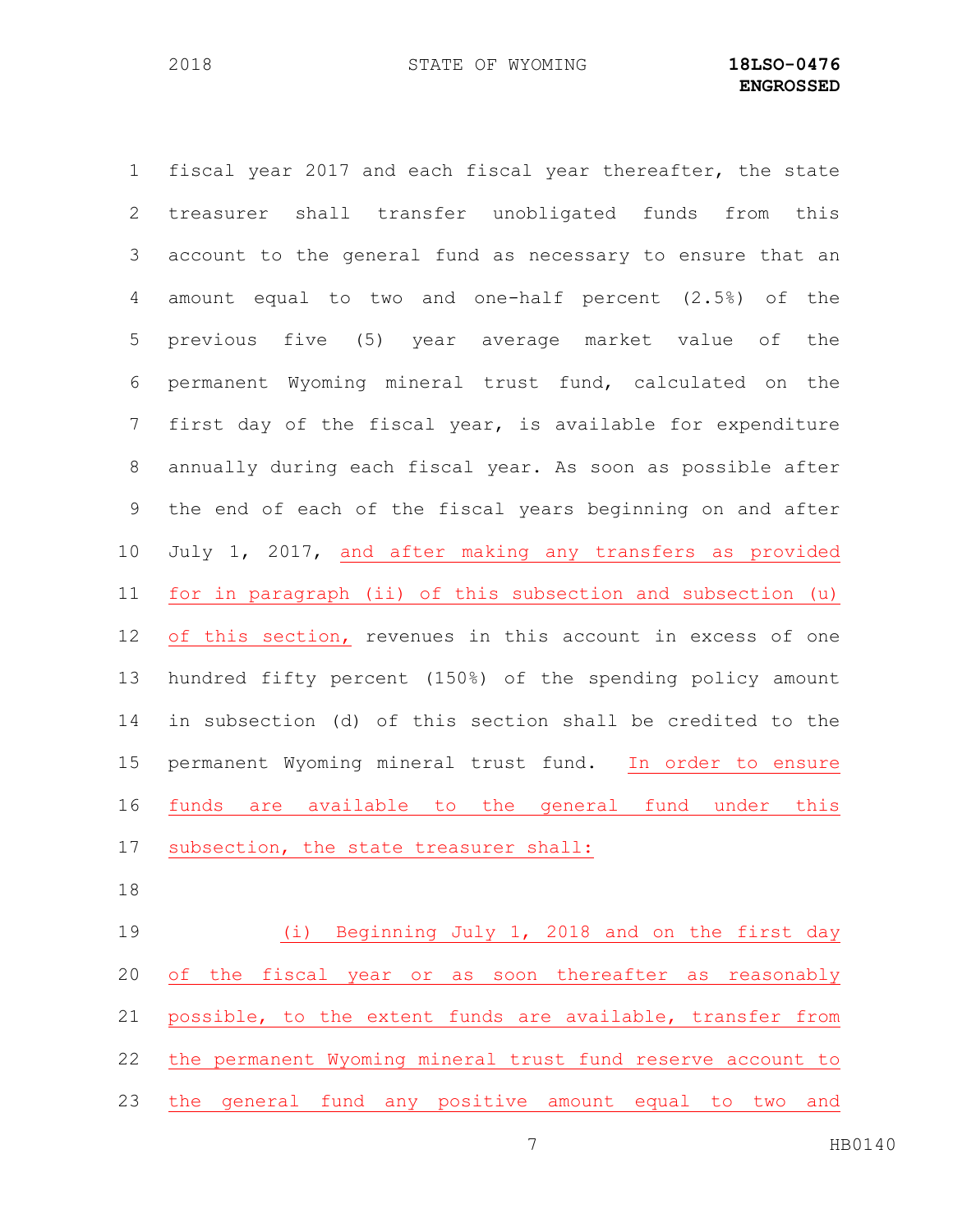| $\mathbf 1$     | one-half percent (2.5%) of the previous five (5) year       |
|-----------------|-------------------------------------------------------------|
| 2               | average market value of the permanent Wyoming mineral trust |
| 3               | fund, calculated on the first day of the fiscal year        |
| 4               | reduced by the most recent estimate of investment income    |
| 5               | derived from the permanent Wyoming mineral trust fund       |
| 6               | prepared by the consensus revenue estimating group prior to |
| $7\phantom{.0}$ | any transfers under this subsection; and                    |
| $8\,$           |                                                             |
| $\overline{9}$  | (ii) As soon as practicable after the end of the            |
| 10              | fiscal year but no later than ninety (90) days after the    |
| 11              | end of the fiscal year, if a transfer was made to the       |
| 12              | general fund under paragraph (i) of this subsection for the |
| 13              | most recently completed fiscal year, transfer an amount     |
| 14              | from the general fund to the permanent Wyoming mineral      |
| 15              | trust fund reserve account so that the net deposits to the  |
| 16              | general fund under this subsection for any fiscal year do   |
| 17              | not exceed two and one-half percent (2.5%) of the previous  |
| 18              | five (5) year average market value of the permanent Wyoming |
| 19              | mineral trust fund, calculated on the first day of the      |
| 20              | fiscal year.                                                |
|                 |                                                             |

 (f) There is created the common school permanent fund reserve account. Beginning July 1, 2017 for fiscal year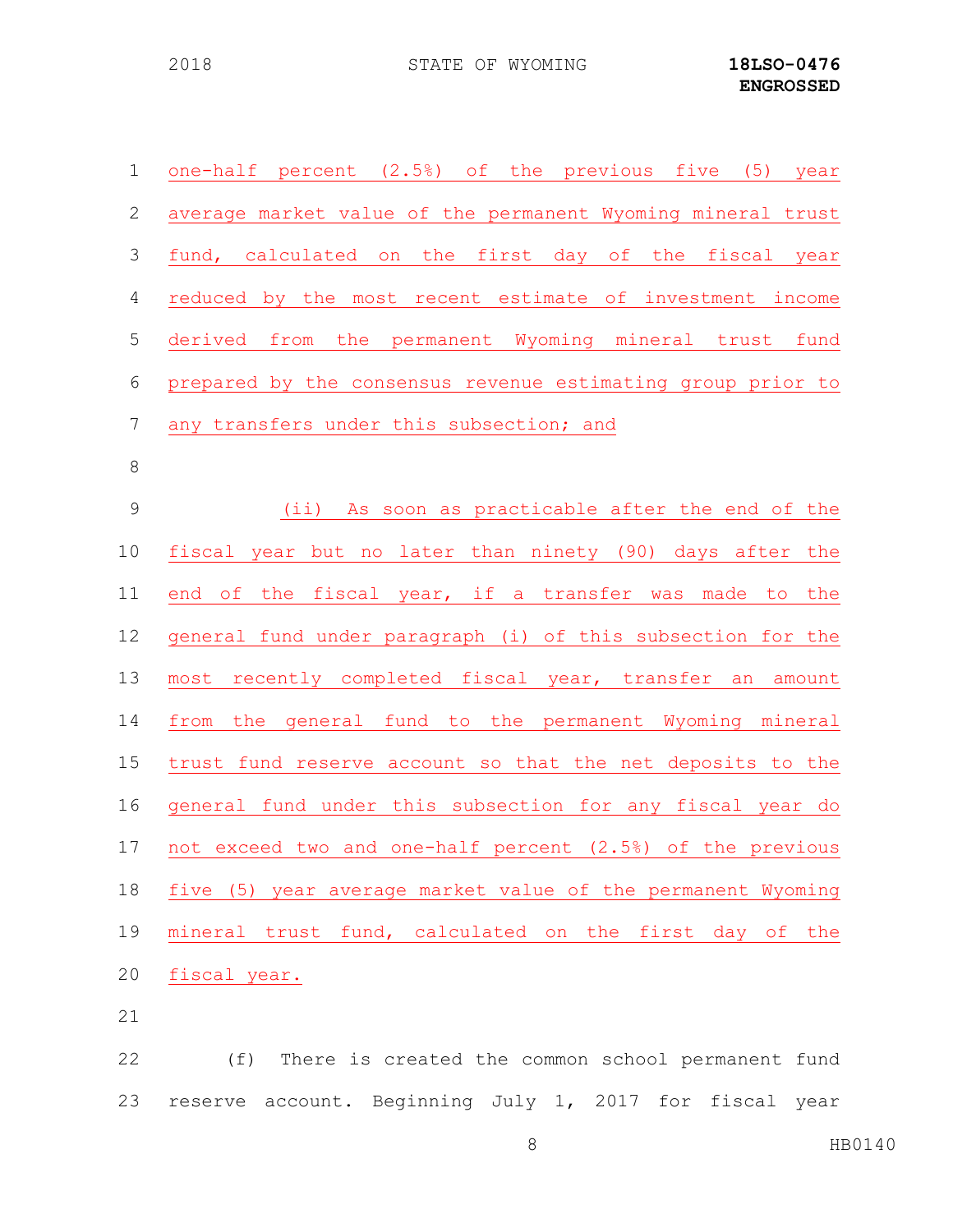2018 and each fiscal year thereafter, the state treasurer shall transfer unobligated funds from this account to the common school account within the permanent land income fund as necessary to ensure that an amount equal to the spending policy amount established in subsection (h) of this section is available for expenditure annually during the fiscal year. As soon as possible after the end of each of the fiscal years beginning on and after July 1, 2017, revenues 9 in this account in excess of one hundred fifty percent 10 (150%) three hundred percent (300%) of the spending policy amount shall be credited to the common school account within the permanent land fund.

 (t) Beginning on July 1, 2018 for fiscal year 2019 15 and for each fiscal year thereafter, to the extent funds are available, the state treasurer shall transfer unobligated funds from the permanent Wyoming mineral trust fund reserve account to the strategic investments and projects account as necessary to ensure amounts are available for expenditure annually during each fiscal year as provided in this subsection. Transfers to the strategic investments and projects account under this subsection shall occur as soon as practicable after the first day of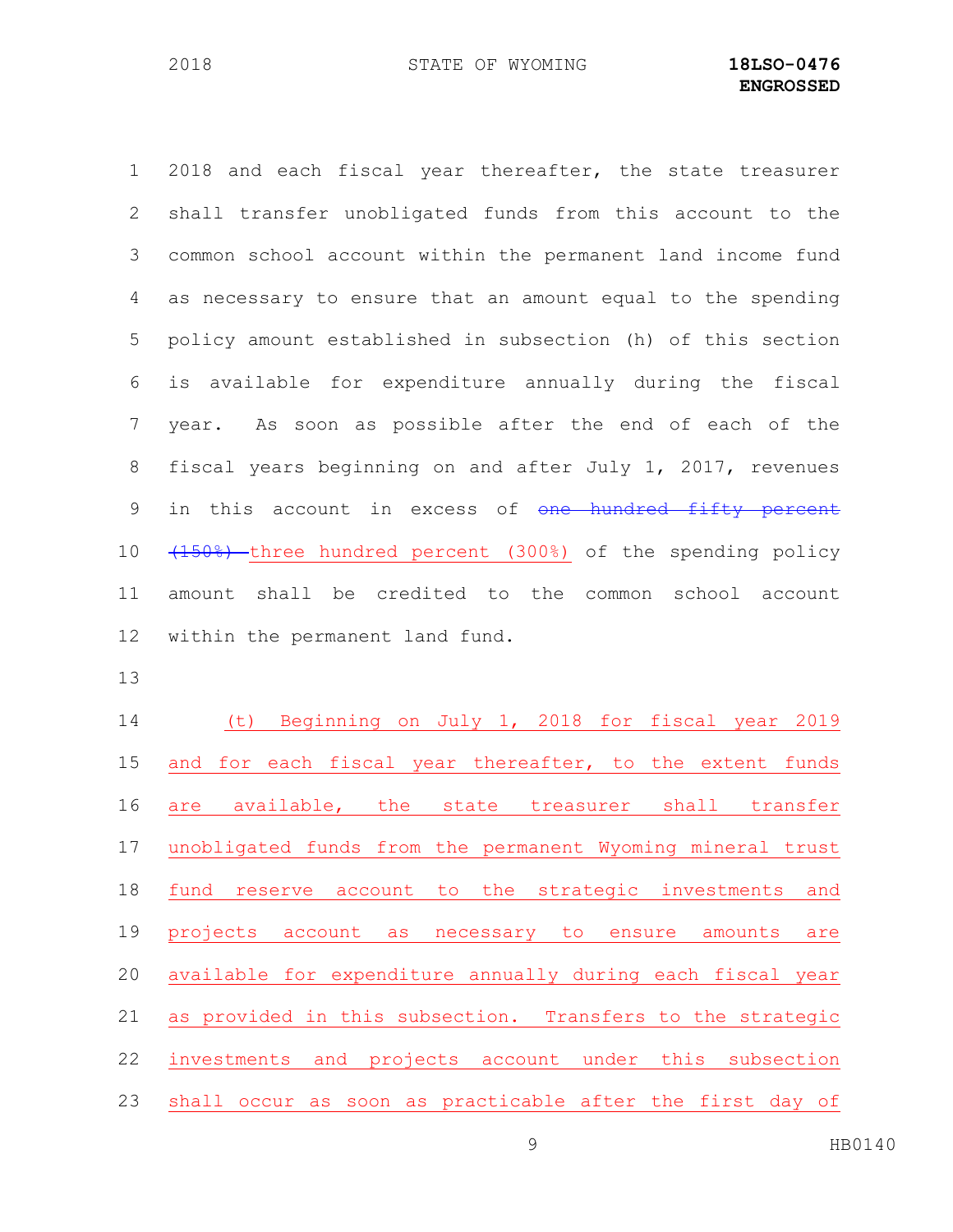| $\mathbf 1$ | the fiscal year but after transfers under paragraph (b) (i) |
|-------------|-------------------------------------------------------------|
| 2           | of this section. The following amounts shall be transferred |
| 3           | as provided for each fiscal year to ensure amounts are      |
| 4           | available for appropriation in the strategic investments    |
| 5           | and projects account:                                       |
| 6           |                                                             |
| 7           | (i) For fiscal years 2019 and 2020, an amount               |
| 8           | equal to fifty-seven hundredths percent (.57%) of the       |
| 9           | previous five (5) year average market value of the trust    |
| 10          | fund, calculated from the first day of the fiscal year;     |
| 11          |                                                             |
| 12          | (ii) For fiscal year 2021, an amount equal to               |
| 13          | fifty-one hundredths percent (.51%) of the previous five    |
|             |                                                             |
| 14          | (5) year average market value of the trust fund, calculated |
| 15          | from the first day of the fiscal year;                      |
| 16          |                                                             |
| 17          | (iii) For fiscal year 2022 and each fiscal year             |
| 18          | thereafter, an amount equal to forty-five hundredths        |
| 19          | percent (.45%) of the previous five (5) year average market |
| 20          | value of the trust fund, calculated from the first day of   |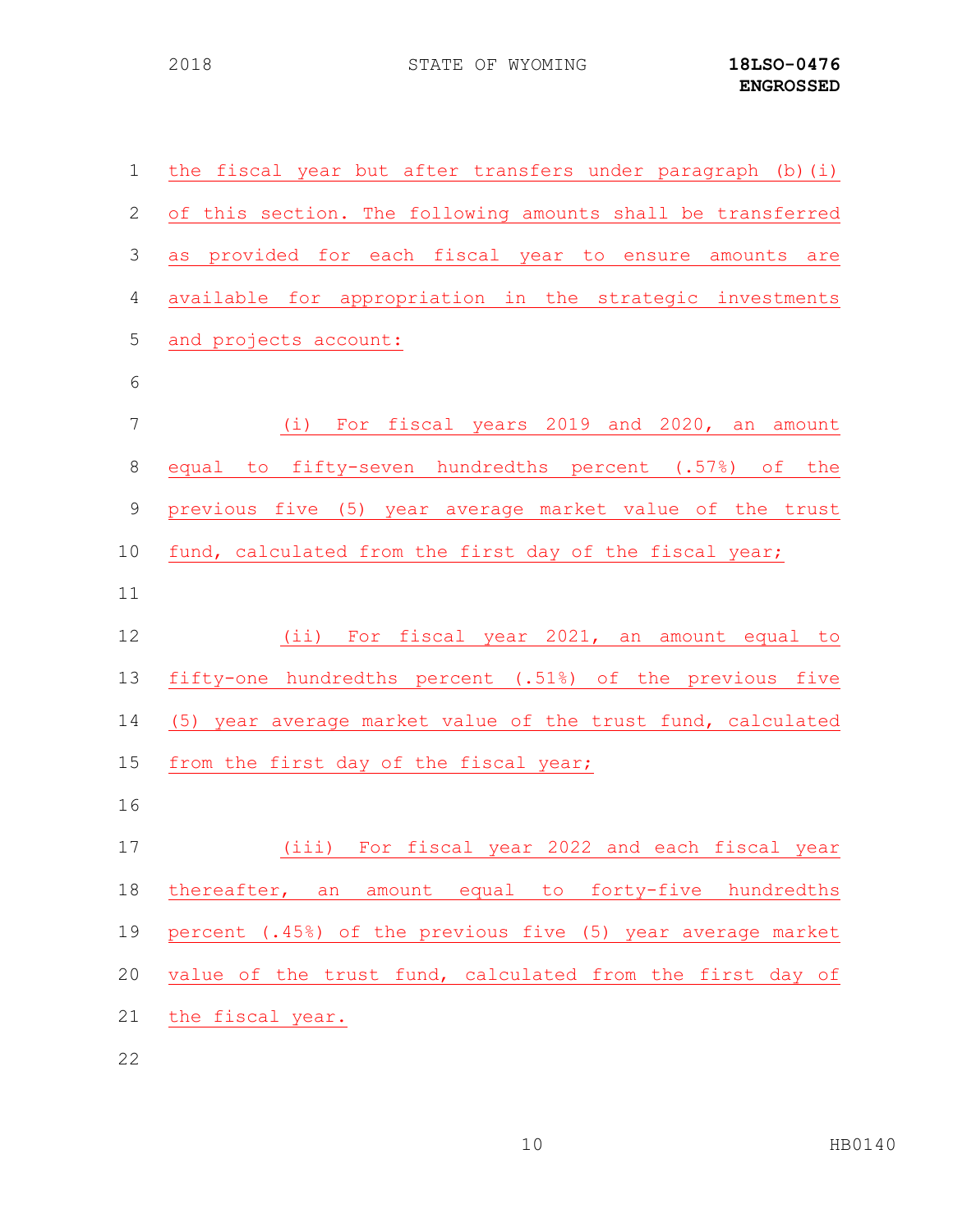| $\mathbf 1$  | as practicable after the end of the<br>As soon<br>(u)       |
|--------------|-------------------------------------------------------------|
| $\mathbf{2}$ | fiscal year but no later than ninety (90) days after the    |
| 3            | end of the fiscal year, if a transfer was made to the       |
| 4            | strategic investments and projects account under subsection |
| 5            | (t) of this section for the most recently completed fiscal  |
| 6            | year, the state treasurer shall transfer an amount from the |
| 7            | strategic investments and projects account to the permanent |
| $\,8\,$      | Wyoming mineral trust fund reserve account so that the net  |
| $\mathsf 9$  | deposits to the strategic investments and projects account  |
| 10           | under subsections (q) and (t) of this section do not exceed |
| 11           | the amounts specified in subsection (q) of this section.    |
|              |                                                             |
| 12           |                                                             |
| 13           | 17-16-1630. Filing of reports and payment of tax            |
| 14           | required; amount of tax; exemptions; records.               |
| 15           |                                                             |
| 16           | Every corporation organized under the<br>(a)<br>laws<br>оf  |
| 17           | this state and every foreign corporation which obtains the  |
| 18           | right to transact and carry on business within this state   |
| 19           | (except banks, insurance companies and savings and loan     |
| 20           | associations) shall file with the secretary of state on or  |
| 21           | before the first day of the month of registration of every  |
| 22           | year a certification, under the penalty of perjury, by its  |

11 HB0140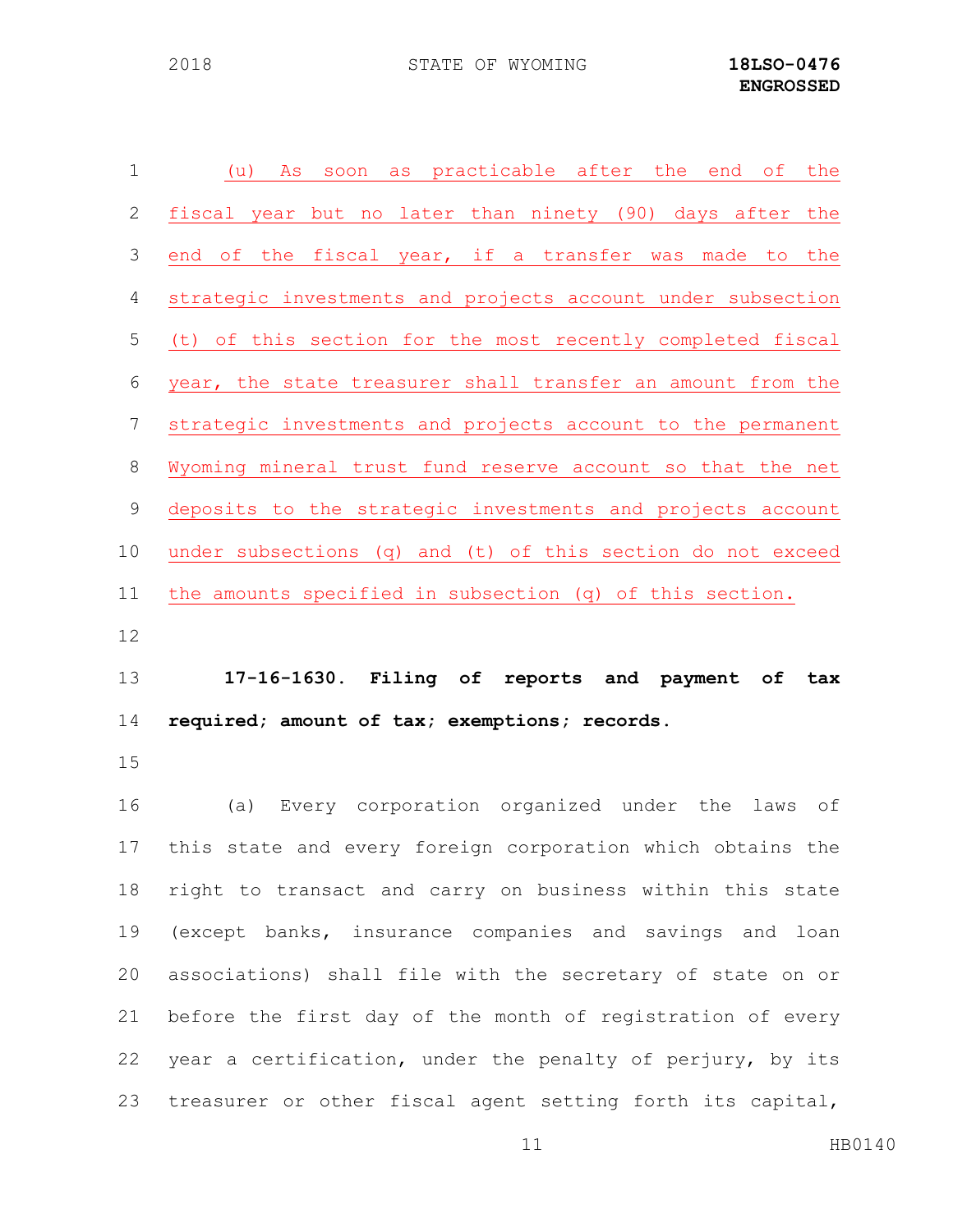property and assets located and employed in the state of Wyoming. The statement shall give the names and addresses of its officers and directors and the address of its principal office. On or before the first day of the month of registration of every year the corporation shall pay to the secretary of state in addition to all other statutory taxes and fees a license tax based upon the sum of its capital, property and assets reported, of fifty dollars (\$50.00) or two-tenths of one mill on the dollar (\$.0002), whichever is greater. Fifty percent (50%) of the revenue collected pursuant to this subsection shall be distributed to the general fund and fifty percent (50%) of the revenue collected pursuant to this subsection shall be distributed 14 to the school foundation program account.

### **17-29-209. Annual report for secretary of state.**

 (a) Every limited liability company organized under the laws of this state and every foreign limited liability company which obtains a certificate of authority to transact and carry on business within this state shall file with the secretary of state on or before the first day of the month of organization of every year a certification,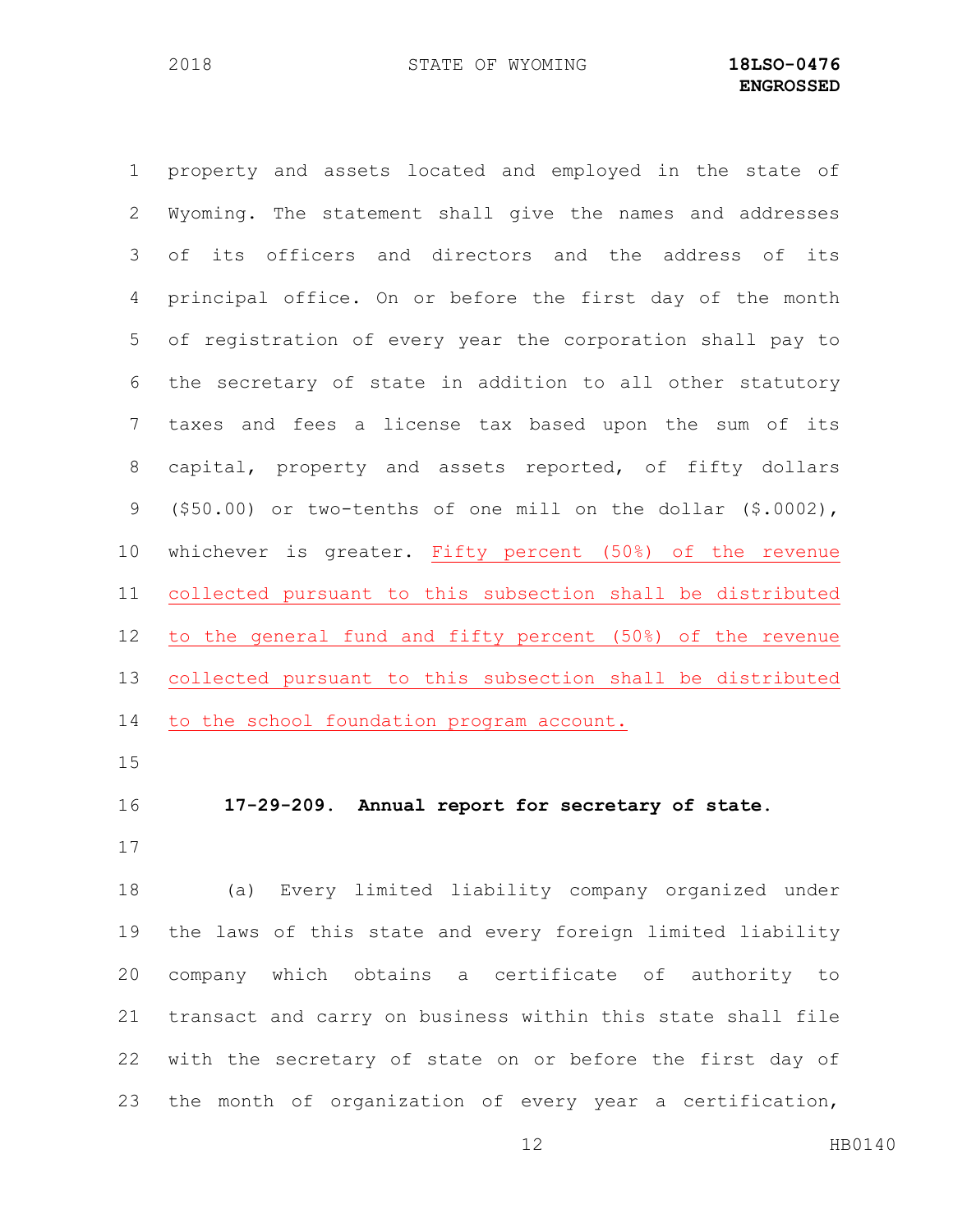under the penalty of perjury, by its treasurer or other fiscal agent setting forth its capital, property and assets located and employed in the state of Wyoming. The statement shall give the address of its principal office. On or before the first day of the month of organization of every year the limited liability company or foreign limited liability company shall pay to the secretary of state in addition to all other statutory taxes and fees a license fee based upon the sum of its capital, property and assets reported, of fifty dollars (\$50.00) or two-tenths of one mill on the dollar (\$.0002), whichever is greater. Fifty percent (50%) of the revenue collected pursuant to this subsection shall be distributed to the general fund and fifty percent (50%) of the revenue collected pursuant to this subsection shall be distributed to the school foundation program account. **21-3-110. Duties of boards of trustees.** 

 (a) The board of trustees in each school district shall: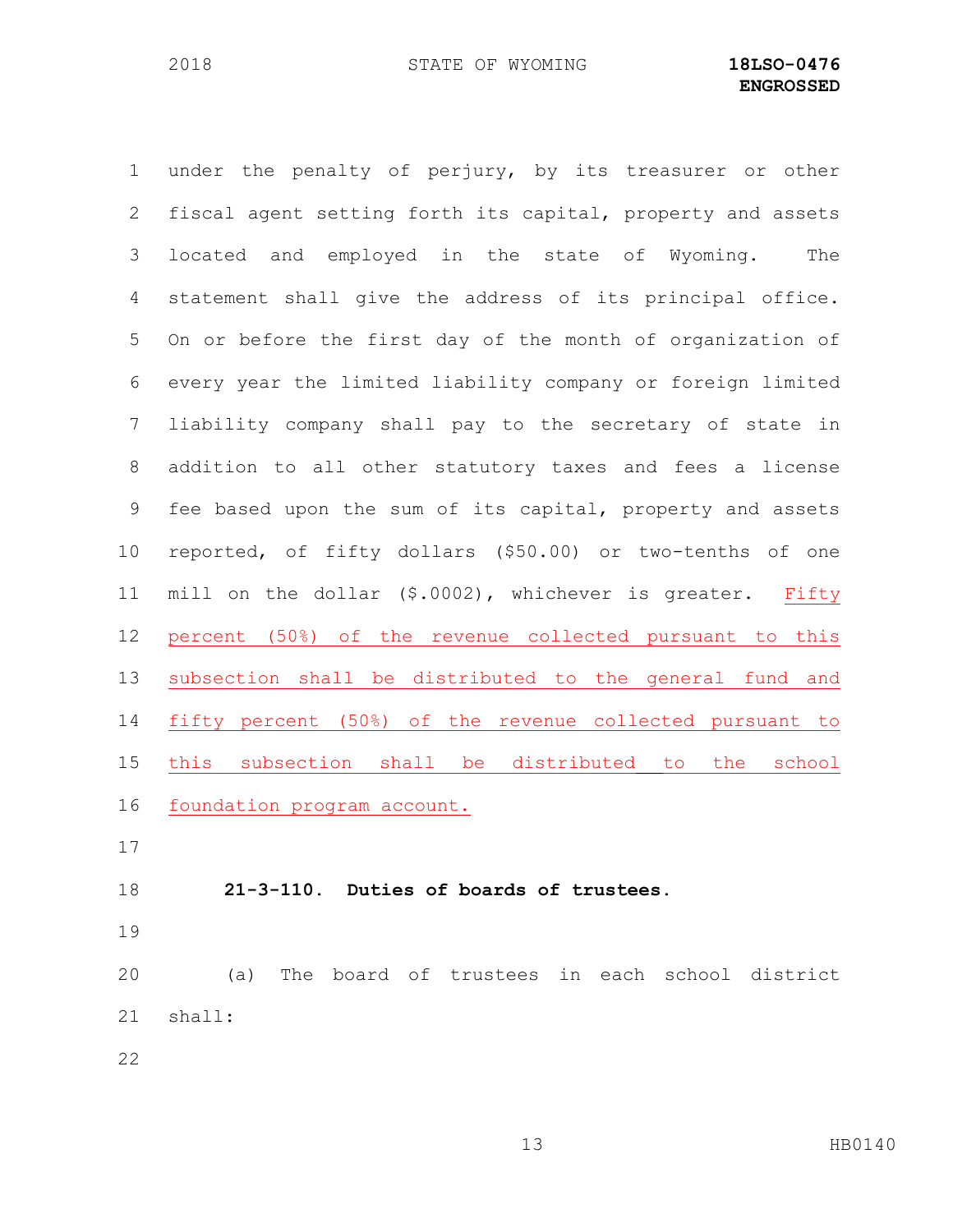| $\mathbf 1$ | (xxxvi) Participate in<br>$\circ$ f<br>the<br>programs                              |
|-------------|-------------------------------------------------------------------------------------|
| 2           | department of workforce services<br>necessary to receive                            |
| 3           | premium discounts for the state worker's compensation                               |
| 4           | program.                                                                            |
| 5           |                                                                                     |
| 6           | 21-13-101. Definitions.                                                             |
| 7           |                                                                                     |
| $8\,$       | (a) As used in this chapter:                                                        |
| 9           |                                                                                     |
| 10          | (i) "Average daily membership" or "ADM"<br>means                                    |
| 11          | the aggregate number of pupils present plus the aggregate                           |
| 12          | number of pupils absent, divided by the actual number of                            |
| 13          | days the school is in session for the year. Pupils who                              |
| 14          | attend at least eighty percent (80%) seventy-five percent                           |
| 15          | (75%) of a full time equivalency basis shall be considered                          |
| 16          | full time. For pupils enrolled in school on less than                               |
| 17          | <del>ghty percent (80%) seventy-five percent (75%)</del> of a full.<br>$\mathbf{e}$ |
| 18          | time equivalency basis, the school district shall calculate                         |
| 19          | the pupil's contribution to the ADM on a prorated basis                             |
| 20          | with the hours or class periods of enrollment being the                             |
| 21          | numerator and the hours or class periods of full time                               |
| 22          | equivalency being the denominator. Pupils who<br>have                               |
| 23          | withdrawn from school or who have been absent for more than                         |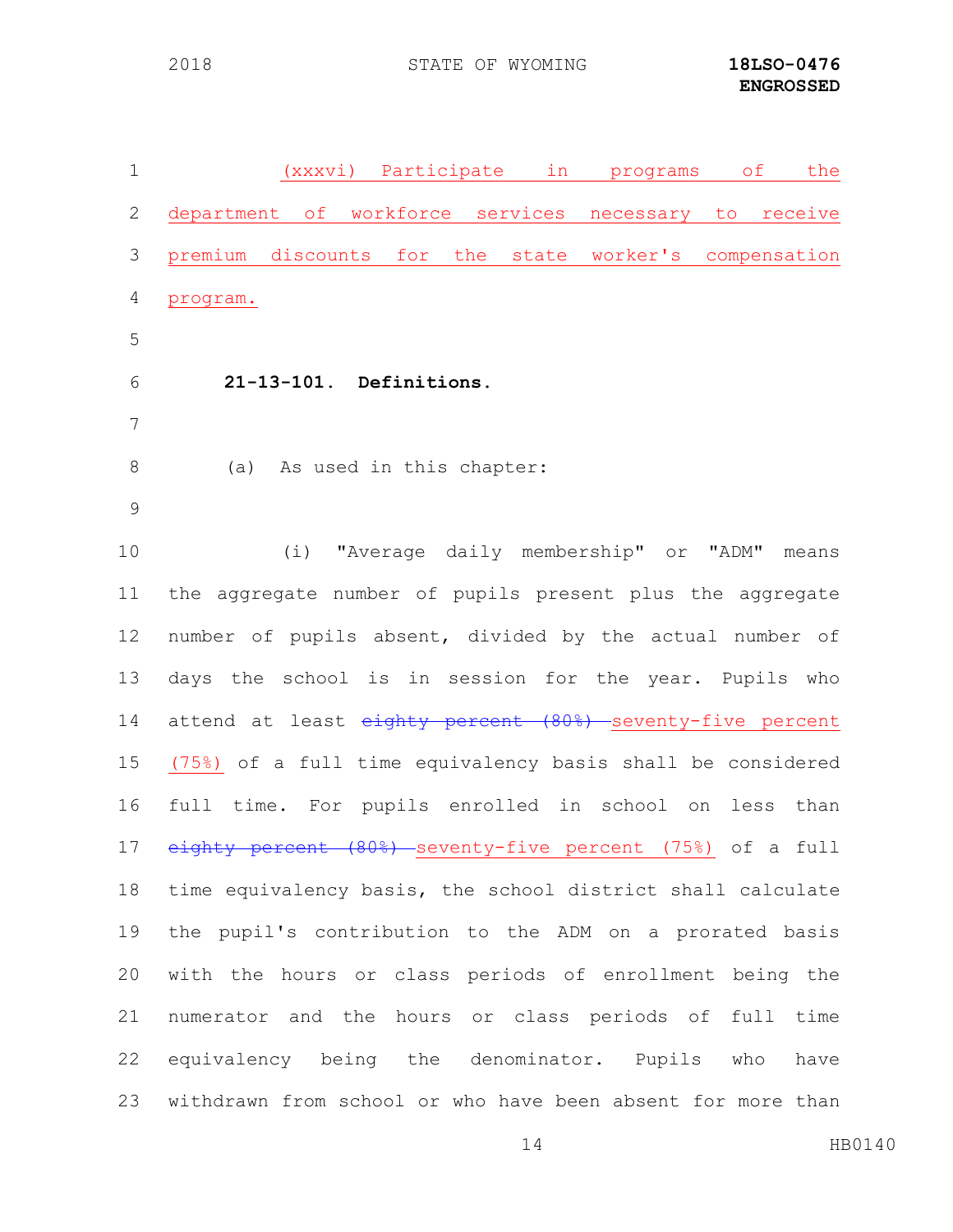ten (10) consecutive calendar days shall not be counted as members; **21-13-306. Foundation program account established; disposition of monies.** (d) Any unobligated, unencumbered funds remaining in the school foundation program account in excess of six

 hundred million dollars (\$600,000,000.00) as of June 30 of any fiscal year shall be deposited to the school foundation program reserve account created by W.S. 21-13-306.1.

 **21-13-306.1. School foundation program reserve account; purposes.**

 The school foundation program reserve account created by 2014 Wyoming Session Laws, Chapter 26, Section 300(g) is continued and codified. Funds within the account shall only be expended by legislative appropriation. All funds within the account shall be invested by the state treasurer and all investment earnings from the account shall be 22 credited to the general fund account.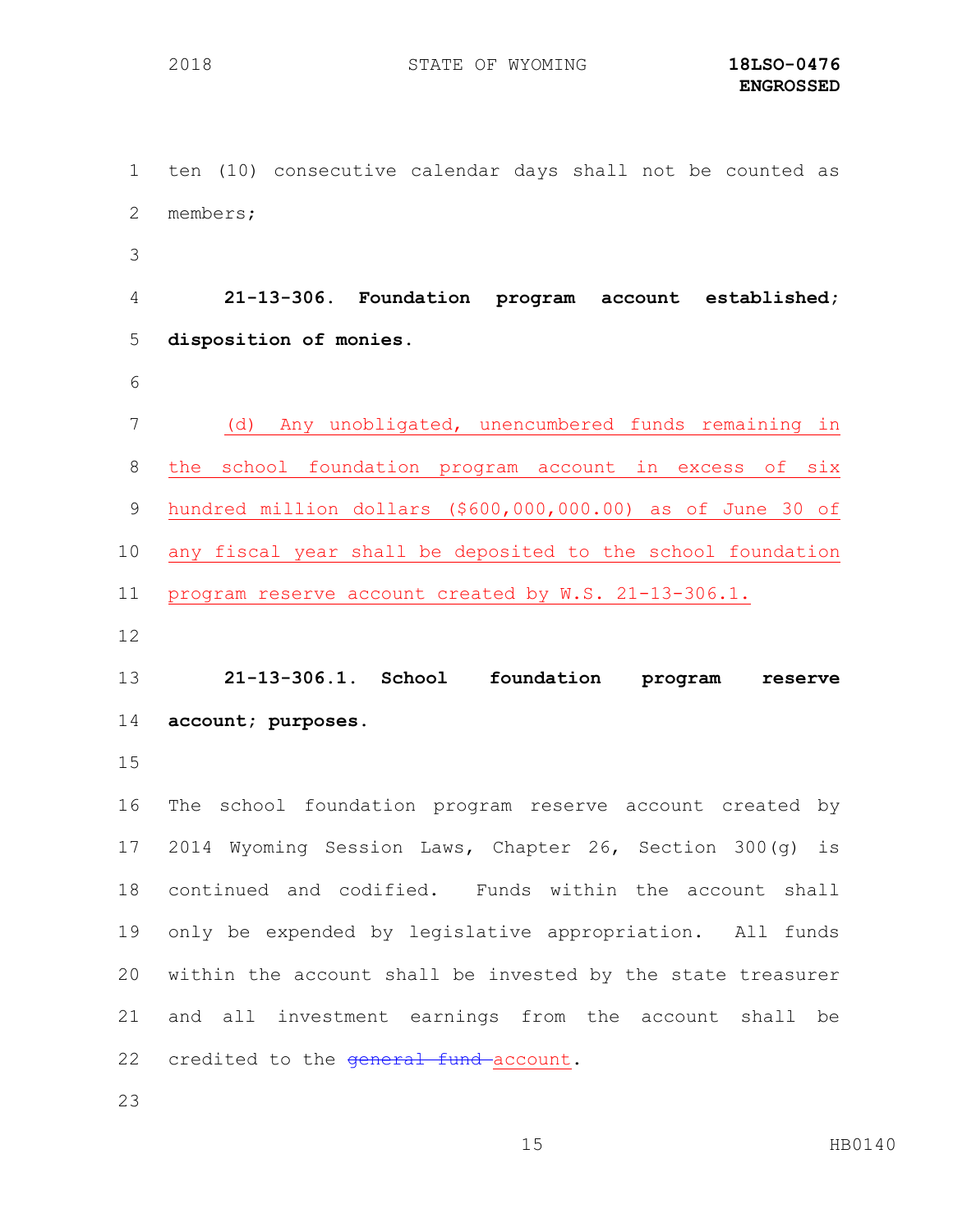**21-13-309. Determination of amount to be included in foundation program for each district.**

 (m) In determining the amount to be included in the foundation program for each district, the state superintendent shall:

 (iv) Based upon reports from each district on schools operating within that district for the current school year and on grade configurations contained within each reported school during that school year, compute the average daily membership (ADM) for each reported school and each grade within each reported school in accordance with identified grade configurations subject to the following:

16 (A) If the district's average  $\frac{d$ aily membership (ADM) ADM for the three (3) immediately preceding school years is greater than the district's ADM 19 from the previous school year, each reported school shall be computed based upon the average of the school's ADM counts completed at the end of the three (3) immediately 22 preceding school years, or otherwise each reported school

HB0140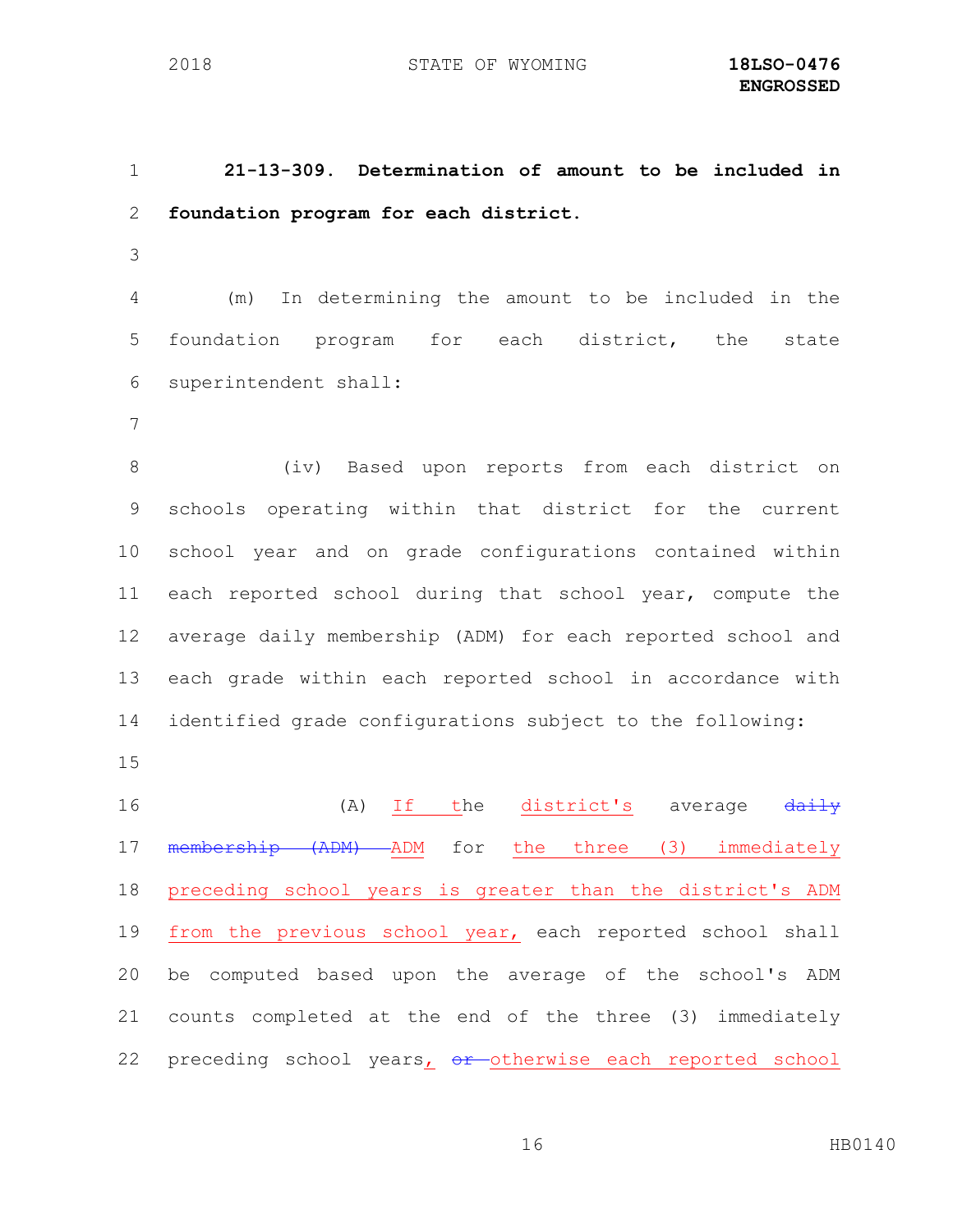within the district shall be computed based on the school's 2 ADM for the previous school year; $\frac{1}{1}$  whichever is greater; 

 **21-13-320. Student transportation; amount within school foundation program formula for transportation maintenance and operations expenditures and school bus purchases; district reporting requirements.**

 (b) There shall be an amount computed for each school 10 district equal to the assigned percentage of the base price amount for bus purchase and lease payment expenditures made by the district during the previous school year pursuant to subsection (g) of this section, one hundred percent (100%) of the amount actually expended by the district during the previous school year under subsection (c) of this section and for:

 (c) In addition to subsection (b) of this section and for buses purchased or leased before April 1, 2002, subject to state standards and department rule and regulation, the transportation adjustment under this section for each district shall include one hundred percent (100%) of the expenditure for the purchase or lease of school buses and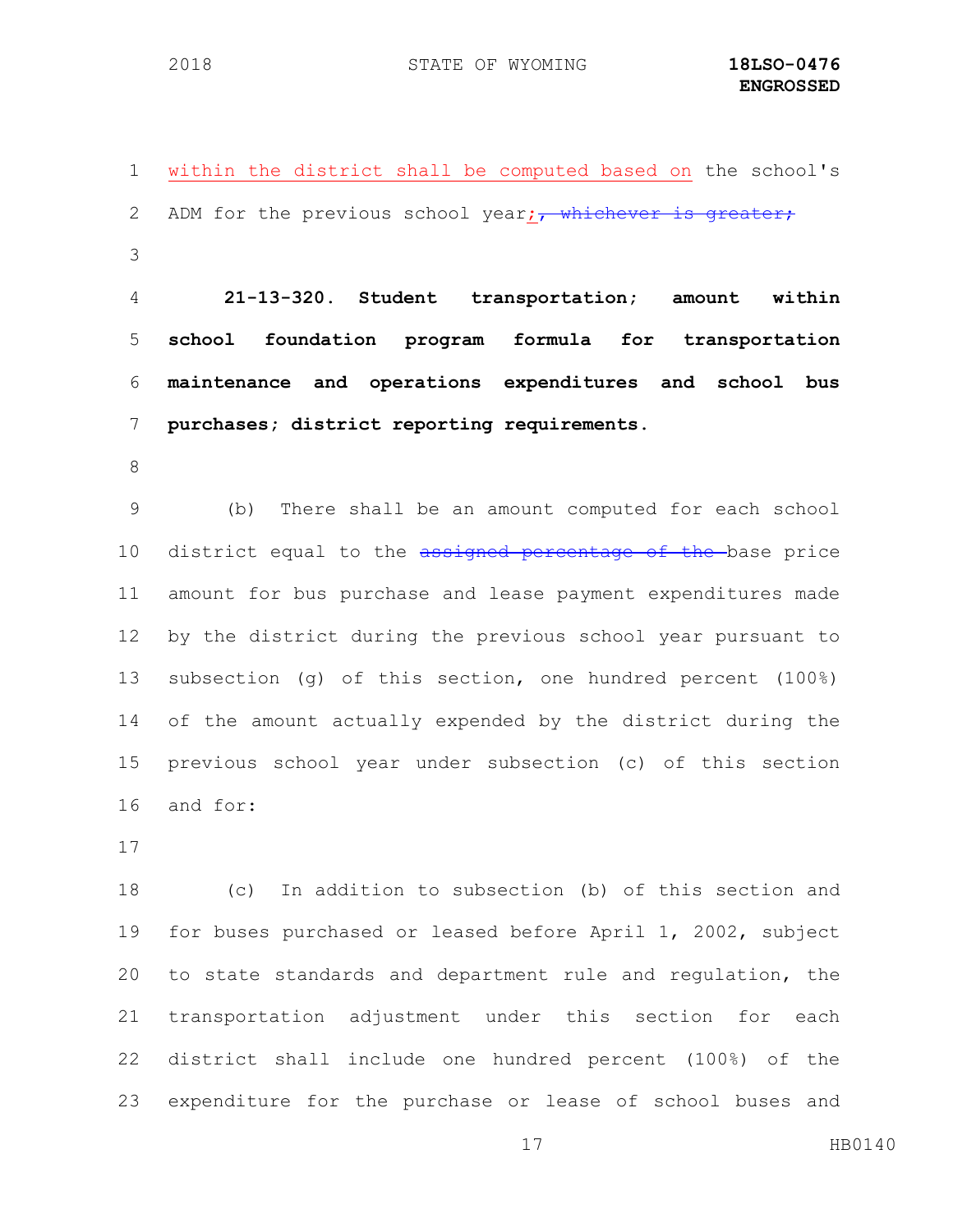other vehicles used primarily for the purpose of transporting students to and from school and to and from school activities. Amounts included within the adjustment under this subsection shall be subject to the following:

 (ii) Buses and other vehicles used primarily for student transportation, for which reimbursement is authorized, shall not exceed state minimum standards for vehicle specifications and equipment and shall be subject to vehicle replacement schedules within ten percent (10%) of the national average for years or mileage as specified 12 by department rule and regulation;

 (iii) The number of buses and other student transportation vehicles comprising a district's fleet shall 16 not be increased above the fleet size existing as of 17 February 10, 1999, except be commensurate with district ADM as necessary to provide safe and efficient transportation in accordance with department rule and regulation;

 (f) The department of education shall adopt necessary rules and regulations to implement and enforce state standards established under this section and to administer

18 HB0140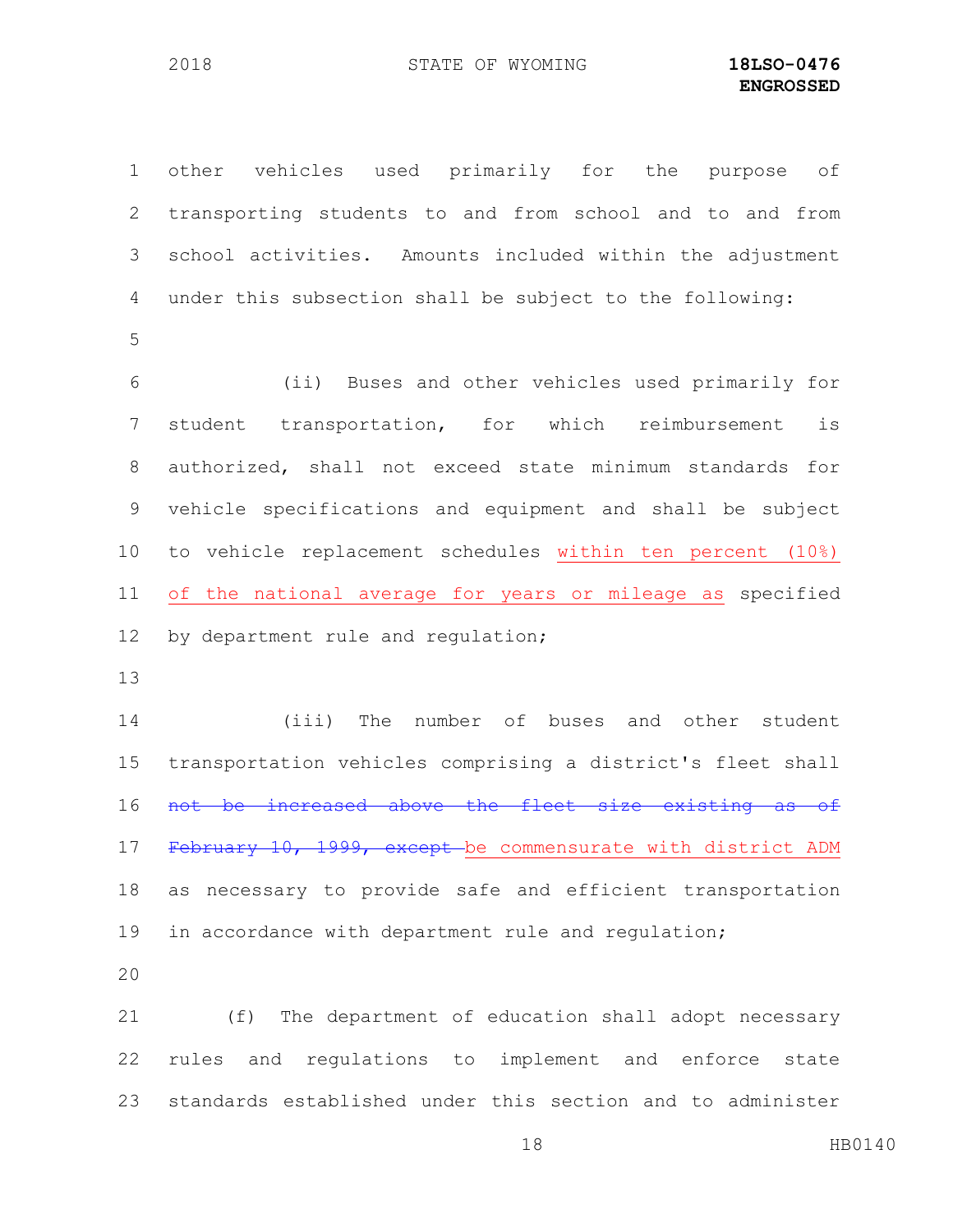this section. District expenditures computed under subsection (b) of this section shall not include expenditures for employee contributions to the Wyoming retirement system exceeding five and fifty-seven hundredths percent (5.57%) of any member employee's salary. In addition, the department shall, in accordance with procedures prescribed by department rule and regulation, establish a base price for each school bus type or other student transportation vehicle type for the applicable fiscal period that complies with minimum state standards for vehicle specifications and equipment. The department shall also establish a process including competitive bidding which guarantees the acquisition of school buses and other student transportation vehicles approved for reimbursement and complying with state minimum standards and district fleet size restrictions at the established base price for the applicable fiscal year. In addition and for purposes of reimbursement under subsection (g) of this section, the department shall in consultation with the 20 pupil transportation committee, establish a minimum, 21 average and an optimal replacement schedule for each school bus type or other student transportation vehicle type. School districts shall notify the department of school bus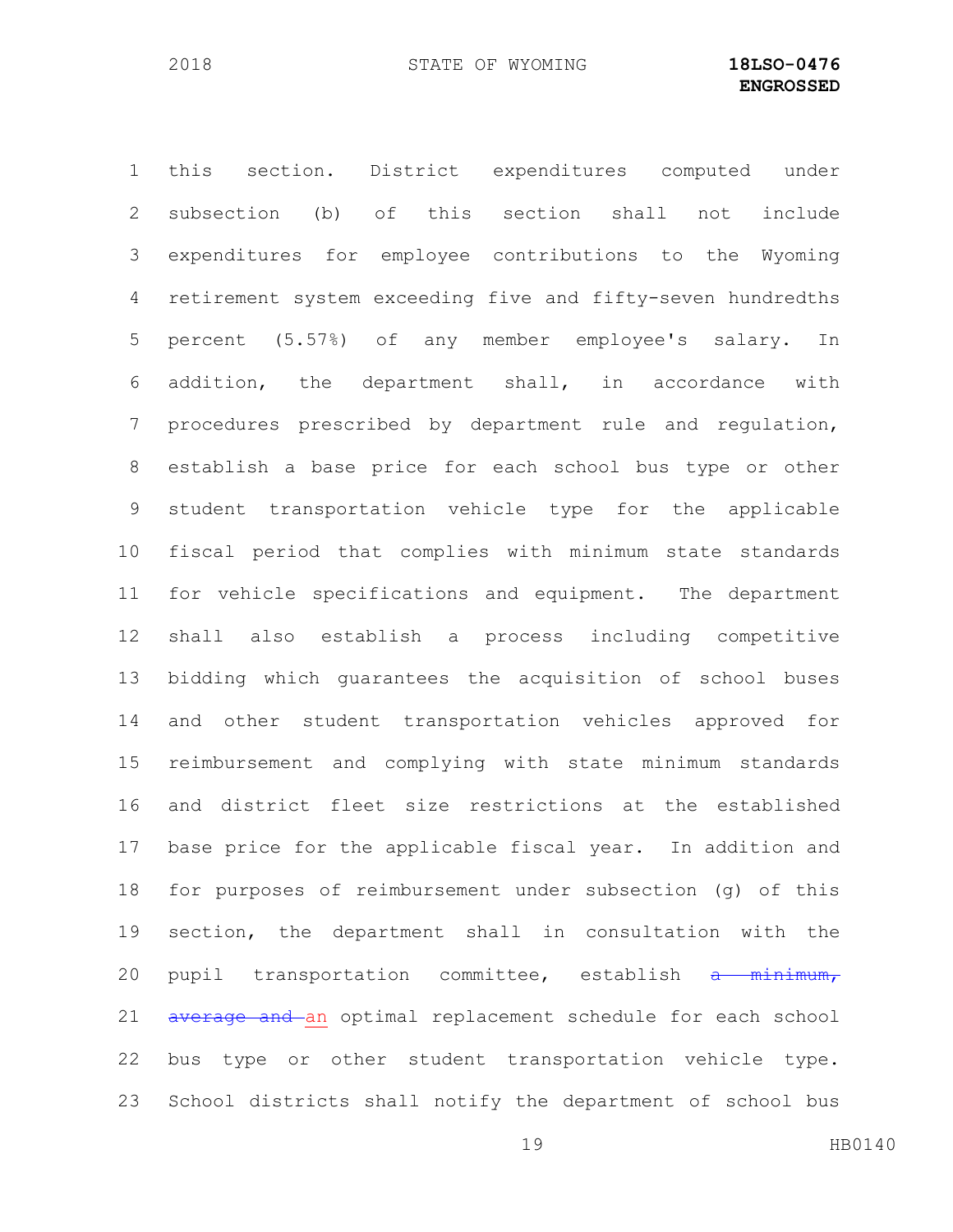and other student transportation vehicle needs and requirements for the appropriate fiscal year in the manner and within the times prescribed by department rule and regulation, and shall report expenditures, purchases and lease arrangements for the applicable reporting period, including vehicles replaced by purchases and leases, as required by department rule and regulation. The department shall annually review and conduct audits as necessary of information submitted under this section. As authorized under W.S. 21-13-307(b), the department may correct the information reported by districts under this section as necessary to fairly and accurately reflect the data type, classification and format required to administer this section in accordance with law and department rules and regulations.

 (g) In addition to subsection (b) of this section and for buses purchased or leased on or after July 1, 2002, the transportation adjustment for each district under this section shall include an amount computed under this subsection for the purchase or lease of school buses and other vehicles used primarily for the transportation of students to and from school and to and from school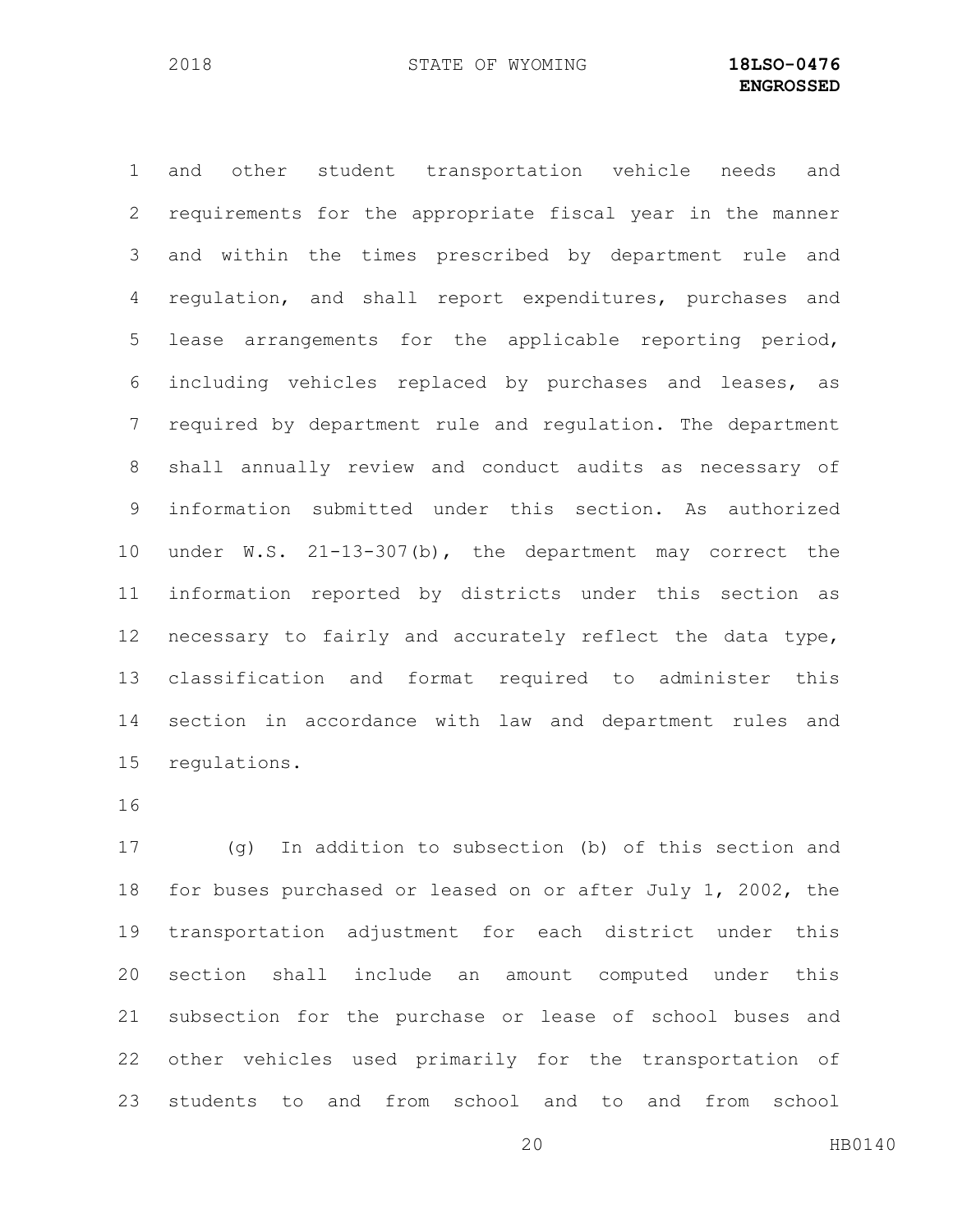activities. Computations of amounts reimbursed under this subsection shall be based upon the base price established by the department under subsection (f) of this section for the student transportation vehicle type. Amounts included within the adjustment under this subsection shall be subject to the following:

 (i) Buses and other vehicles used primarily for student transportation, for which reimbursement is 10 authorized, shall meet not exceed state minimum standards for vehicle specifications and equipment and shall be subject to vehicle replacement schedules specified by department rule and regulation in accordance with paragraph (c)(ii) of this section;

 (ii) The number of buses and other student transportation vehicles comprising a district's fleet shall comply with fleet size standards established by the 19 department in accordance with paragraph  $\overline{(c)(iii)}$  (c)(iii) of this section, unless otherwise waived by the department for the provision of safe and efficient student transportation services;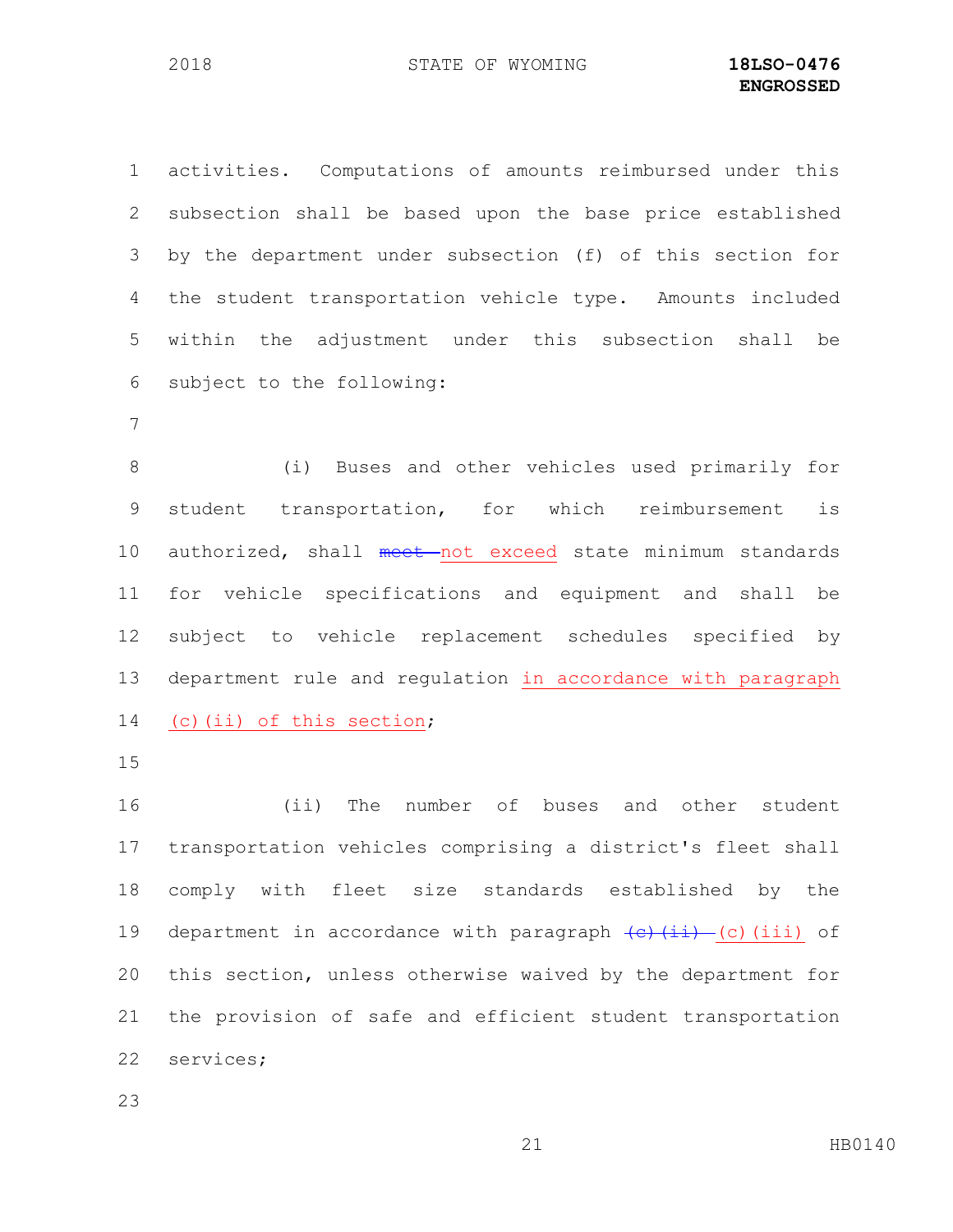(v) The adjustment for the purchase or lease of buses and other student transportation vehicles authorized under this subsection shall be equal to: (A) One-fifth (1/5) of the base price established under subsection (f) of this section for each purchased school bus or other purchased student transportation vehicle for which reimbursement is authorized and which is made by the district during the 10 preceding five (5) years;<sub>7</sub> multiplied by the percentage 11 assigned to the bus or other vehicle being replaced by the 12 purchase as provided under paragraph (g)(iii) of this 13 section. For purposes of this subparagraph, made during the period beginning April 1, 2002, and ending 15 June 30, 2002, shall not be included;

 (B) The base price established under subsection (f) of this section for lease payments for each school bus or other student transportation vehicle for which reimbursement is authorized and which is made by the 21 district during the prior school year $\tau$  multiplied by the percentage assigned to the bus or other vehicle being 23 replaced by the leased vehicle as provided by paragraph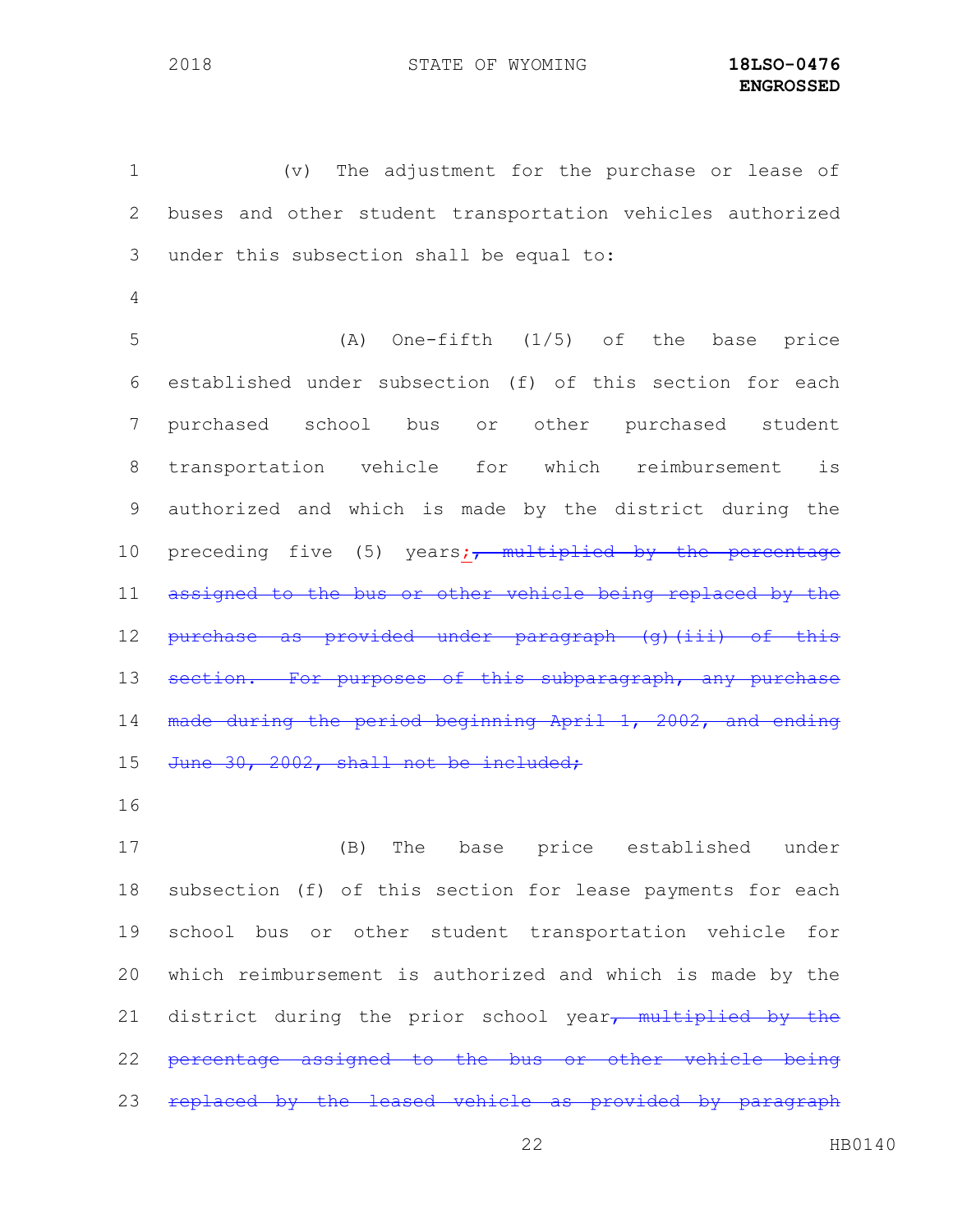$(q)$  (iii) of this section, plus the annual interest charges 2 imposed under the lease arrangement. For purposes of this subparagraph, any lease arrangement entered into during the period commencing April 1, 2002, and ending June 30, 2002, 5 shall not be included. **21-13-321. Special education; amount within foundation program formula for special education programs and services; district reporting requirements.** (b) The amount provided for special education within the education resource block grant model pursuant to W.S. 21-13-309(m)(v)(E)(II) shall be equal to one hundred percent (100%) of the amount actually expended by the district during the previous school year for special education programs and services, subject to subsection (h) of this section. The statewide total amount reimbursed under this section in school year 2019-2020 or 2020-2021 shall not exceed the statewide total amount reimbursed under this section in school year 2018-2019. (h) A school district shall be reimbursed by the

department under subsection (d) of this section only for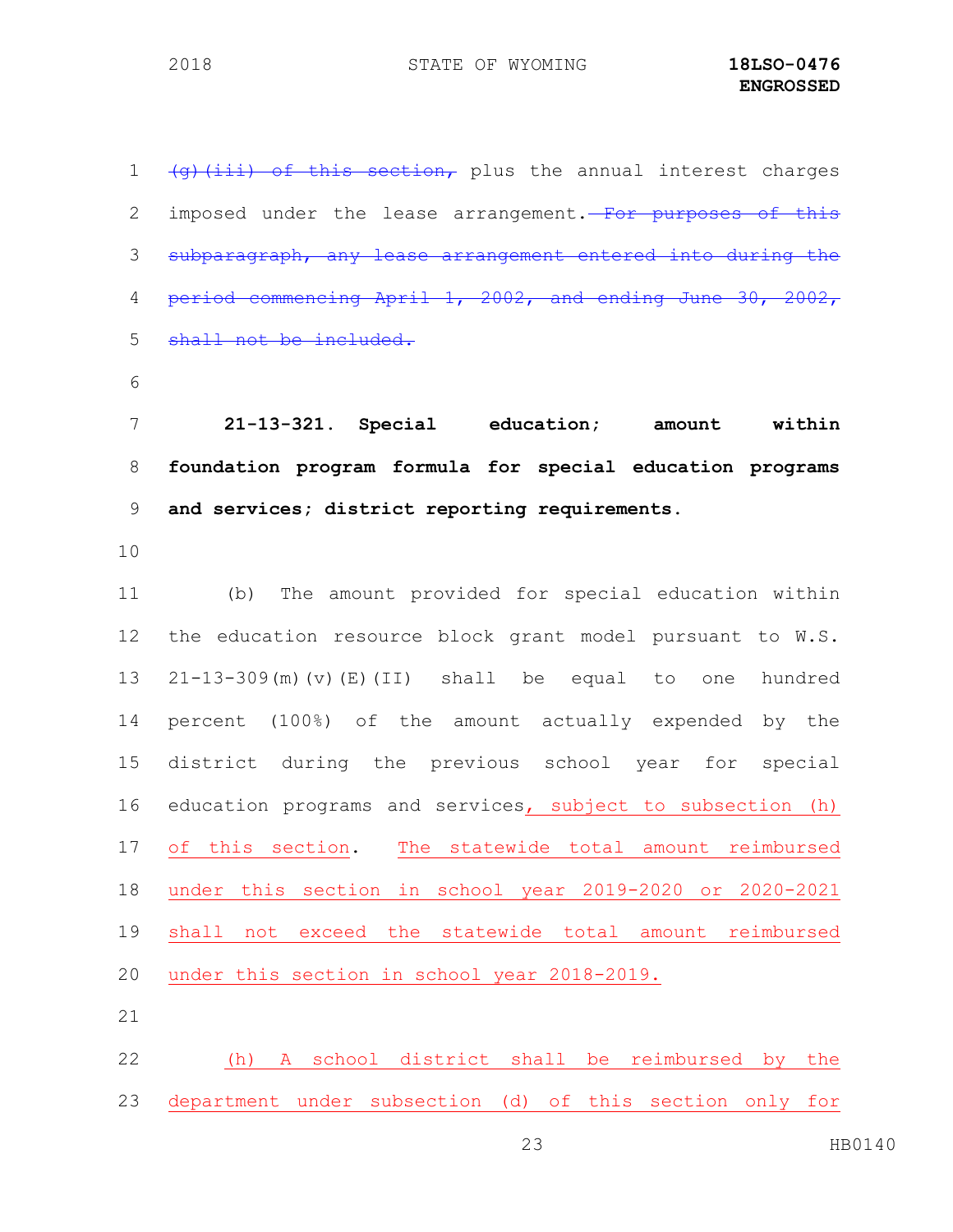| $\mathbf 1$   | amounts not paid by the department of health under this          |
|---------------|------------------------------------------------------------------|
| $\mathbf{2}$  | subsection. Prior to seeking reimbursement under subsection      |
| $\mathcal{S}$ | this section, school districts<br>shall bill<br>(d)<br>оf<br>the |
| 4             | department of health for costs of approved:                      |
| 5             |                                                                  |
| 6             | (i) School based medical services covered under                  |
| 7             | school health program under the Wyoming Medical<br>the           |
| $8\,$         | and<br>Assistance<br>Services<br>Act<br>W.S.<br>pursuant<br>to   |
| 9             | $42 - 4 - 103$ (a) $(xxxii)$ ; and                               |
| 10            |                                                                  |
| 11            | (iii)<br>School based<br>Medicaid-eligible services              |
| 12            | delivered pursuant to an individualized education plan or        |
| 13            | individualized family service plan under the<br>Wyoming          |
| 14            | Medical Assistance and Services Act pursuant to W.S.             |
| 15            | $42 - 4 - 103$ (a) (xxxiii).                                     |
| 16            |                                                                  |
| 17            | 27-14-108. Extrahazardous industries, employments,               |
| 18            | occupations; enumeration; definitions; optional coverage.        |
| 19            |                                                                  |
| 20            | (d) This act applies to governmental entities engaged            |
| 21            | in an industrial classification listed under subsection (a)      |
| 22            | of this section and to employees of governmental entities        |
| 23            | engaged in or employed as the following:                         |

HB0140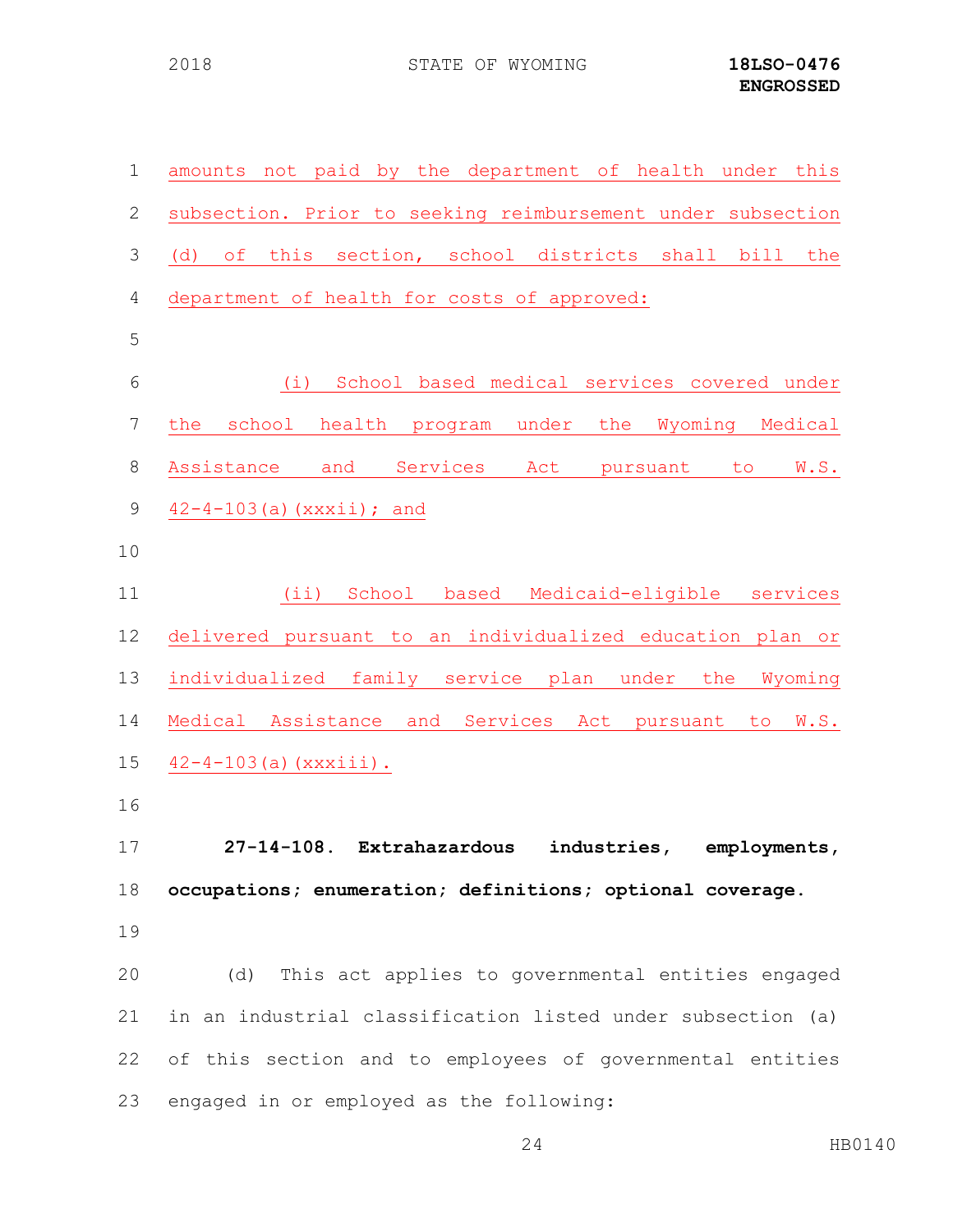| $\overline{2}$ | (xvi) Public school educational assistants who              |
|----------------|-------------------------------------------------------------|
| 3              | provide services to special education students; and         |
| 4              | certified special education teachers and related services   |
| 5              | providers as defined by 34 C.F.R. 300.18 and 300.156 and    |
| 6              | W.S. 21-2-802 and 21-7-303 who provide services to eligible |
| 7              | students with behavioral, emotional, cognitive, learning,   |
| 8              | physical or health disabilities that require educational    |
| $\mathcal{G}$  | services to be provided outside of the reqular classroom    |
| 10             | because the use of supplementary aids and services cannot   |
| 11             | be achieved satisfactorily in the reqular classroom;        |
| 12             |                                                             |
|                |                                                             |
| 13             | 39-14-801. Severance tax distributions; distribution        |
| 14             | account created; formula.                                   |
| 15             |                                                             |
| 16             | Except as provided in subsection (g) of this<br>(d)         |
| 17             | section, after making distributions pursuant to subsections |
| 18             | (b), (c) and (f) of this section, distributions under       |
| 19             | subsection (e) of this section shall be made from the       |
| 20             | severance tax distribution account. The amount of           |
| 21             | distributions under subsection (e) of this section shall    |
| 22             | not exceed one hundred fifty-five million dollars           |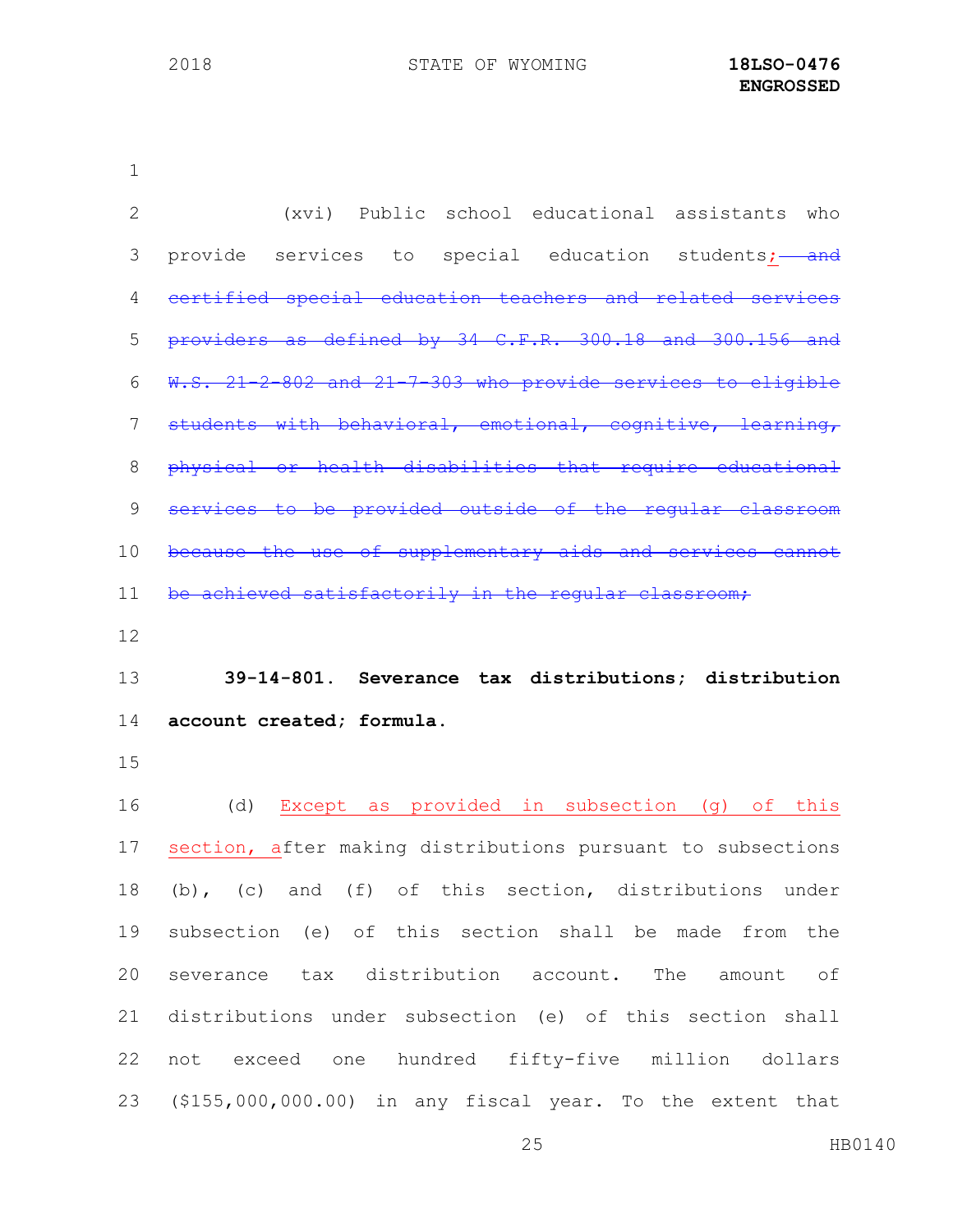distributions under subsection (e) of this section would exceed that amount in any fiscal year, the excess shall be credited:

| 5               | For fiscal year 2019 and each fiscal year<br>(၂)            |
|-----------------|-------------------------------------------------------------|
| 6               | thereafter, when distributions under paragraph (d) (ii) of  |
| $7\phantom{.0}$ | this section equal one hundred thirty-seven million dollars |
| $8\,$           | (\$137,000,000.00) additional funds that would otherwise be |
| $\mathsf 9$     | distributed under paragraphs (d)(i) and (ii) of this        |
| 10              | section shall be credited to the school foundation program  |
| 11              | reserve account until credits to the school foundation      |
| 12              | for the fiscal year reach<br>program reserve account        |
| 13              | forty-five million dollars (\$45,000,000.00). If there are  |
| 14              | undistributed funds in the severance tax distribution       |
| 15              | account and the conditions of this subsection have been     |
| 16              | met, the excess shall be credited as follows:               |
| 17              |                                                             |
| 18              | One-third $(1/3)$ to the general fund; and<br>(i)           |
| $1 \cap$        |                                                             |

 (ii) One-third (1/3) to the budget reserve account;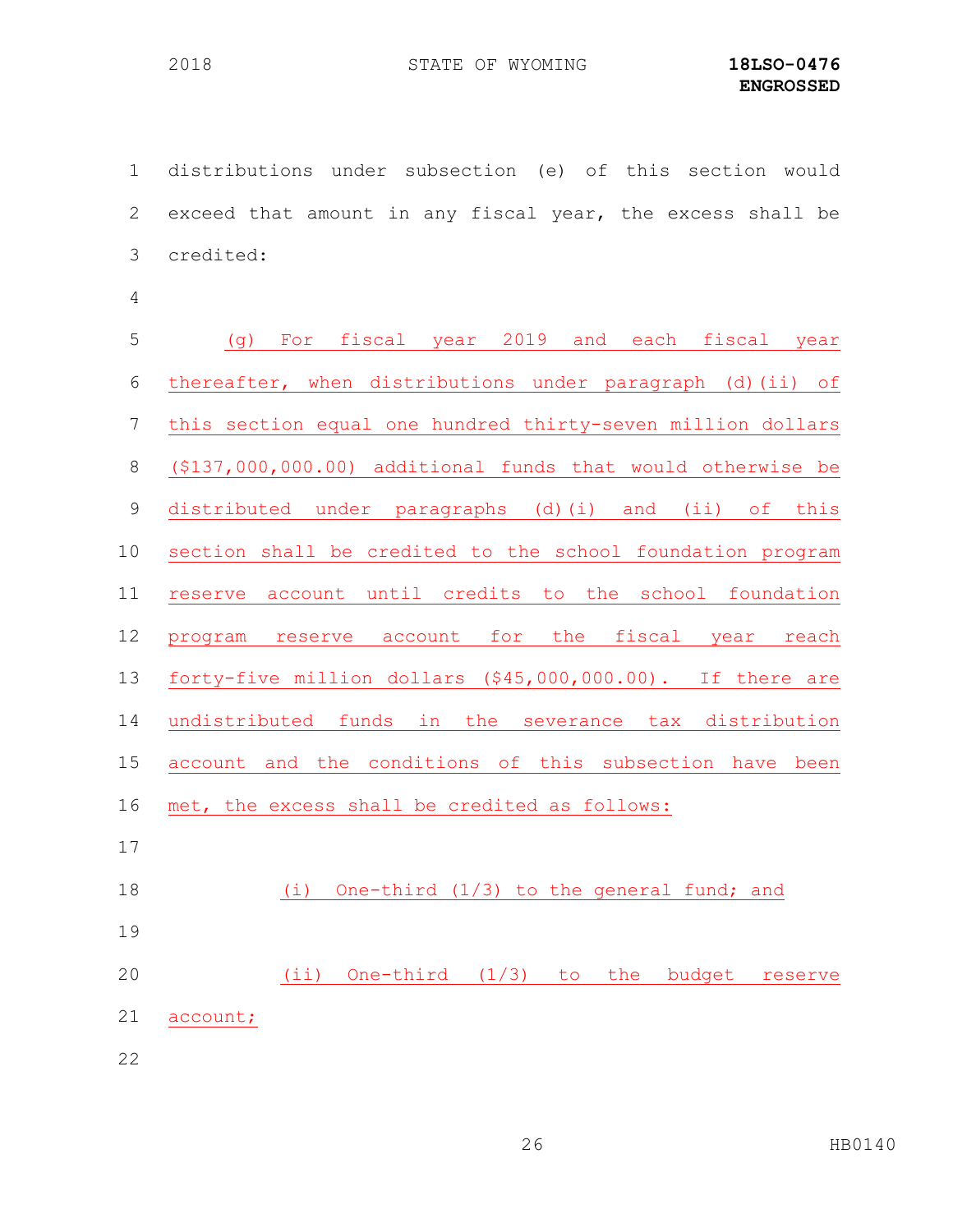(iii) One-third (1/3) to the school foundation program reserve account. **39-15-111. Distribution.** (b) Revenues earned under W.S. 39-15-104 during each fiscal year shall be recognized as revenue during that fiscal year for accounting purposes. Except as otherwise provided in subsection (p) of this section, for all revenue collected by the department under W.S. 39-15-104 the department shall: (p) Sixty-nine percent (69%) of the revenue collected pursuant to W.S. 39-15-104 from remote sellers as provided for under W.S. 39-15-501 shall be credited to the school foundation program account. The remaining thirty-one percent (31%) shall be distributed consistent with the distributions provided for in paragraphs (b)(ii) and (iii) of this section. (q) In the event combined annual revenues credited to the school foundation program account pursuant to subsection (p) of this section and W.S. 39-16-111(p) are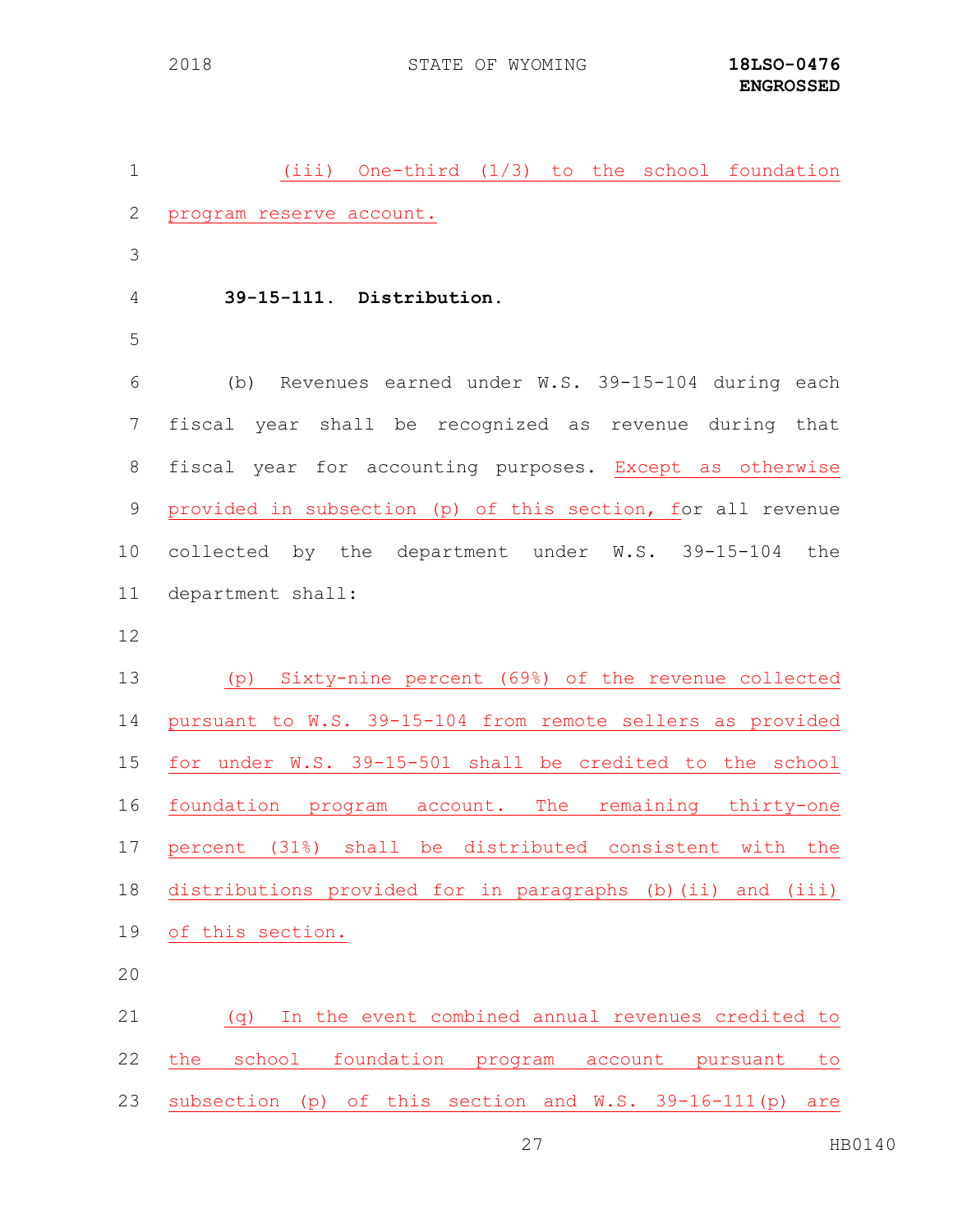| $\mathbf 1$ | million dollars (\$10,000,000.00), any<br>to<br>ten<br>equal     |
|-------------|------------------------------------------------------------------|
| 2           | additional revenue shall be<br>distributed pursuant<br>to        |
| 3           | subsection (b) of this section.                                  |
| 4           |                                                                  |
| 5           | 39-16-111. Distribution.                                         |
| 6           |                                                                  |
| 7           | Revenues earned under this article during each<br>(b)            |
| 8           | fiscal year shall be recognized as revenue during that           |
| $\mathsf 9$ | fiscal year for accounting purposes. Except as otherwise         |
| 10          | provided in subsection (p) of this section, revenue              |
| 11          | collected by the department from the taxes imposed by this       |
| 12          | article shall be transferred to the state treasurer who          |
| 13          | shall, as specified by the department:                           |
| 14          |                                                                  |
| 15          | (p) Sixty-nine percent (69%) of the revenue collected            |
| 16          | pursuant to W.S. 39-16-104 from remote sellers as provided       |
| 17          | for under W.S. 39-15-501 shall be credited to the school         |
| 18          | foundation program<br>The<br>remaining<br>thirty-one<br>account. |
| 19          | percent (31%) shall be distributed consistent<br>with the        |
| 20          | distributions provided for in paragraphs (b)(ii) and (iii)       |
| 21          | of this section.                                                 |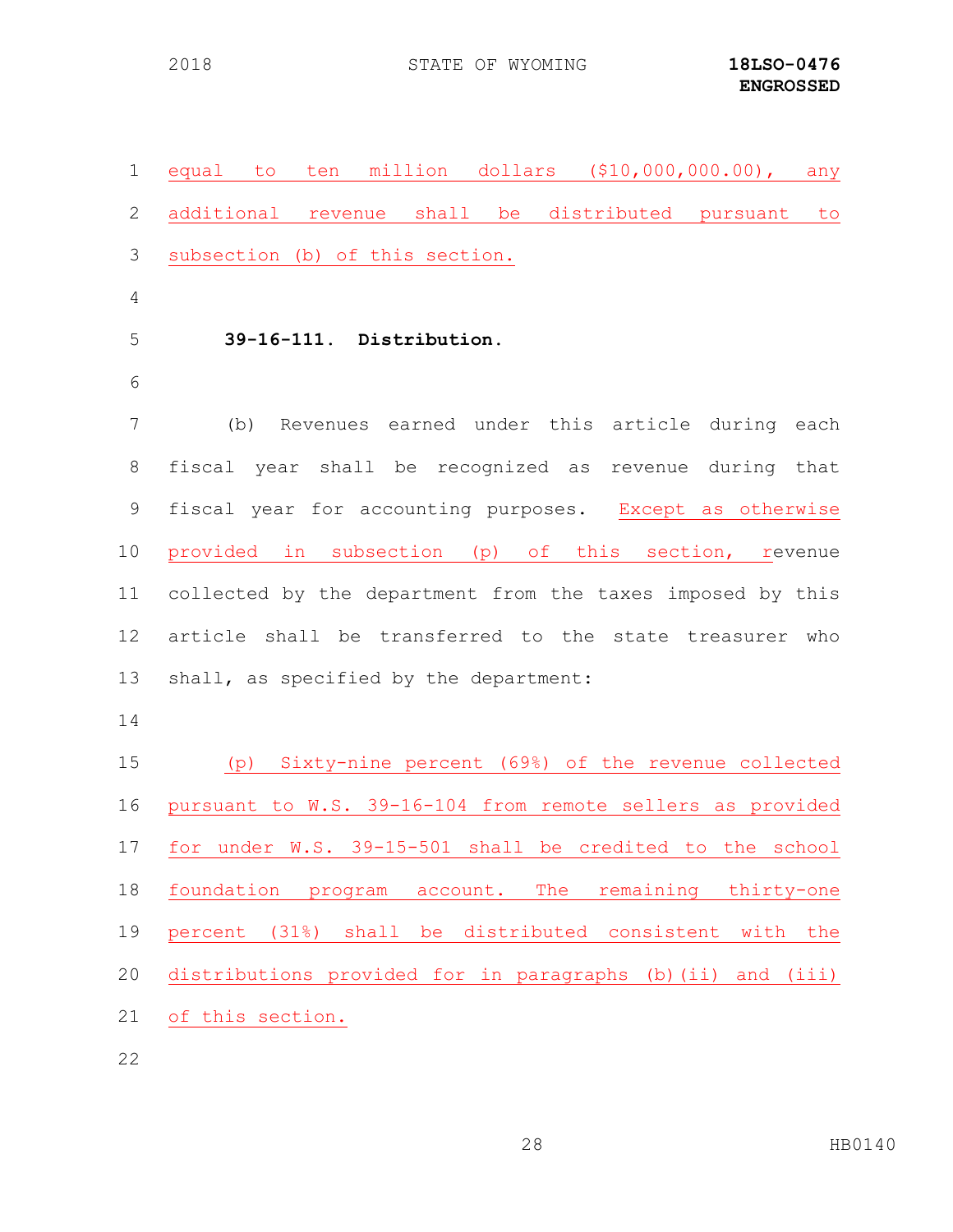| $\mathbf 1$     | In the event combined annual revenues credited to<br>(q)     |  |  |
|-----------------|--------------------------------------------------------------|--|--|
| $\mathbf{2}$    | school foundation program account pursuant<br>the<br>to      |  |  |
| $\mathfrak{Z}$  | subsection (p) of this section and W.S. 39-15-111(p)<br>are  |  |  |
| $\overline{4}$  | ten million dollars (\$10,000,000.00),<br>equal to<br>any    |  |  |
| 5               | distributed pursuant<br>additional<br>revenue shall be<br>to |  |  |
| $6\,$           | subsection (b) of this section.                              |  |  |
| $7\phantom{.0}$ |                                                              |  |  |
| $8\,$           | 42-4-103. Authorized services and supplies.                  |  |  |
| 9               |                                                              |  |  |
| 10              | (a) Services and supplies authorized for<br>medical          |  |  |
| 11              | assistance under this chapter include:                       |  |  |
| 12              |                                                              |  |  |
| 13              | (xxxii) School based medical services;                       |  |  |
| 14              |                                                              |  |  |
| 15              | (xxxiii) School based Medicaid-eligible services             |  |  |
| 16              | delivered pursuant to an individualized education plan or    |  |  |
| 17              | individualized family service plan. Allowable services       |  |  |
| 18              | include services provided by a school psychologist when      |  |  |
| 19              | practicing in a school based setting.                        |  |  |
| 20              |                                                              |  |  |
| 21              | Section 2. 2011 Wyoming Session Laws, Chapter 185,           |  |  |
| 22              | ATTACHMENT "A" (b) (xxxiii) is amended to read:              |  |  |
| 23              |                                                              |  |  |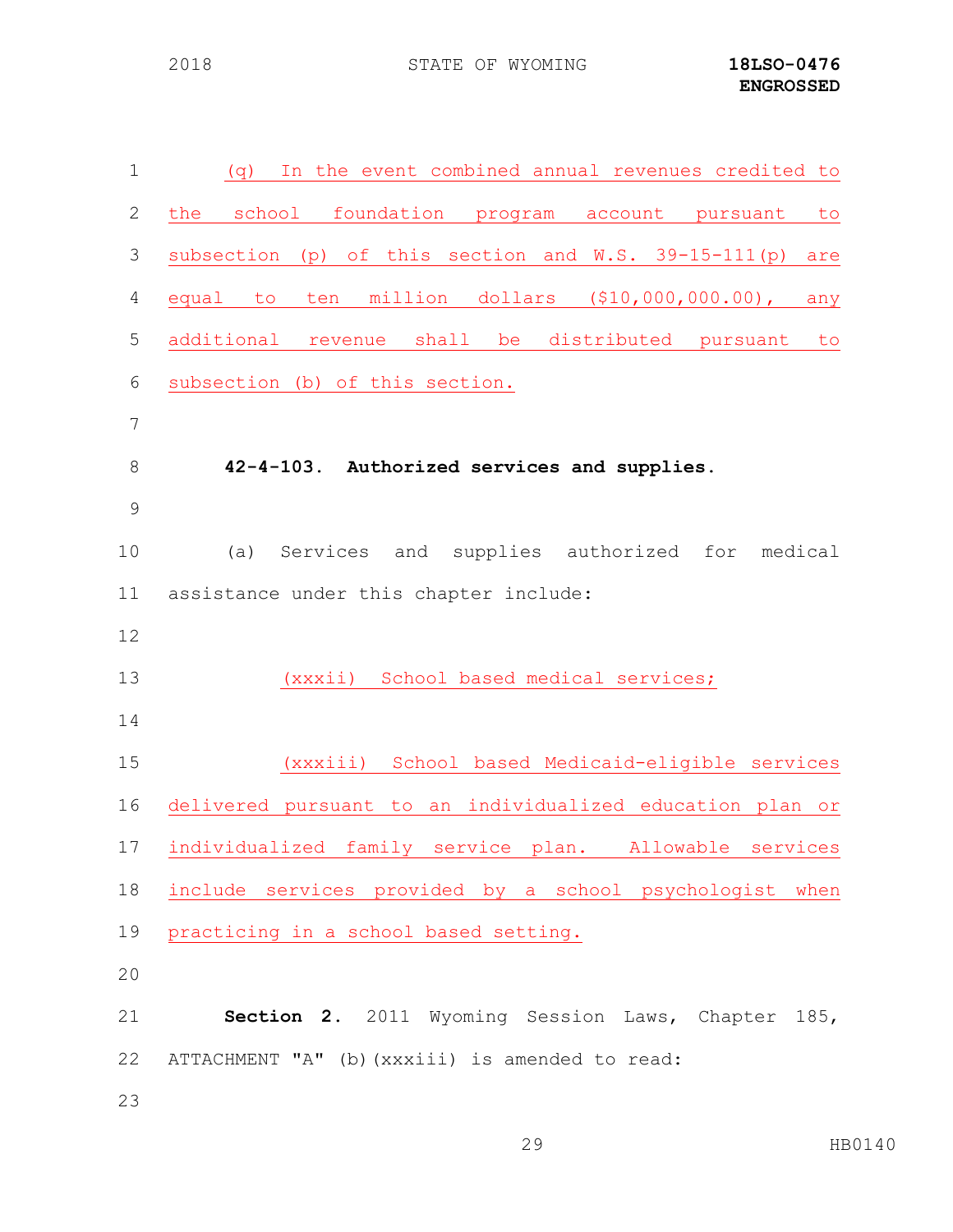| $\mathbf 1$ | ATTACHMENT "A"                                        |
|-------------|-------------------------------------------------------|
| 2           | "A"<br>CONTAINS AN<br>ATTACHMENT<br>ENUMERATION<br>ΟF |
| 3           | EDUCATION RESOURCE BLOCK GRANT MODEL COMPONENTS       |
| 4           | AND<br>SUMMARIZING<br>EXECUTING RECOMMENDATIONS       |
| 5           | CONTAINED IN THE 2010 COST OF EDUCATION STUDY AS      |
| 6           | FOLLOWS:                                              |
| 7           |                                                       |
| 8           | Notwithstanding components specified in<br>(b)        |
| 9           | the 2010 cost of education study accepted by the      |
| 10          | legislature, the Wyoming education resource block     |
| 11          | grant model components and the resourcing for         |
| 12          | those components, as enacted by the legislature,      |
| 13          | shall be as follows:                                  |
| 14          |                                                       |
| 15          | (xxxiii) Maintenance and operations:                  |
| 16          | Based<br>on ADM, gross square                         |
| 17          | footage, number of buildings                          |
| 18          | and classrooms, and age of                            |
| 19          | buildings and site acreage                            |
| 20          | for custodians <sub>7</sub><br>and                    |
| 21          | maintenance workers,<br>and                           |
| 22          | groundskeepers, computed in                           |
| 23          | accordance with the 2010 cost                         |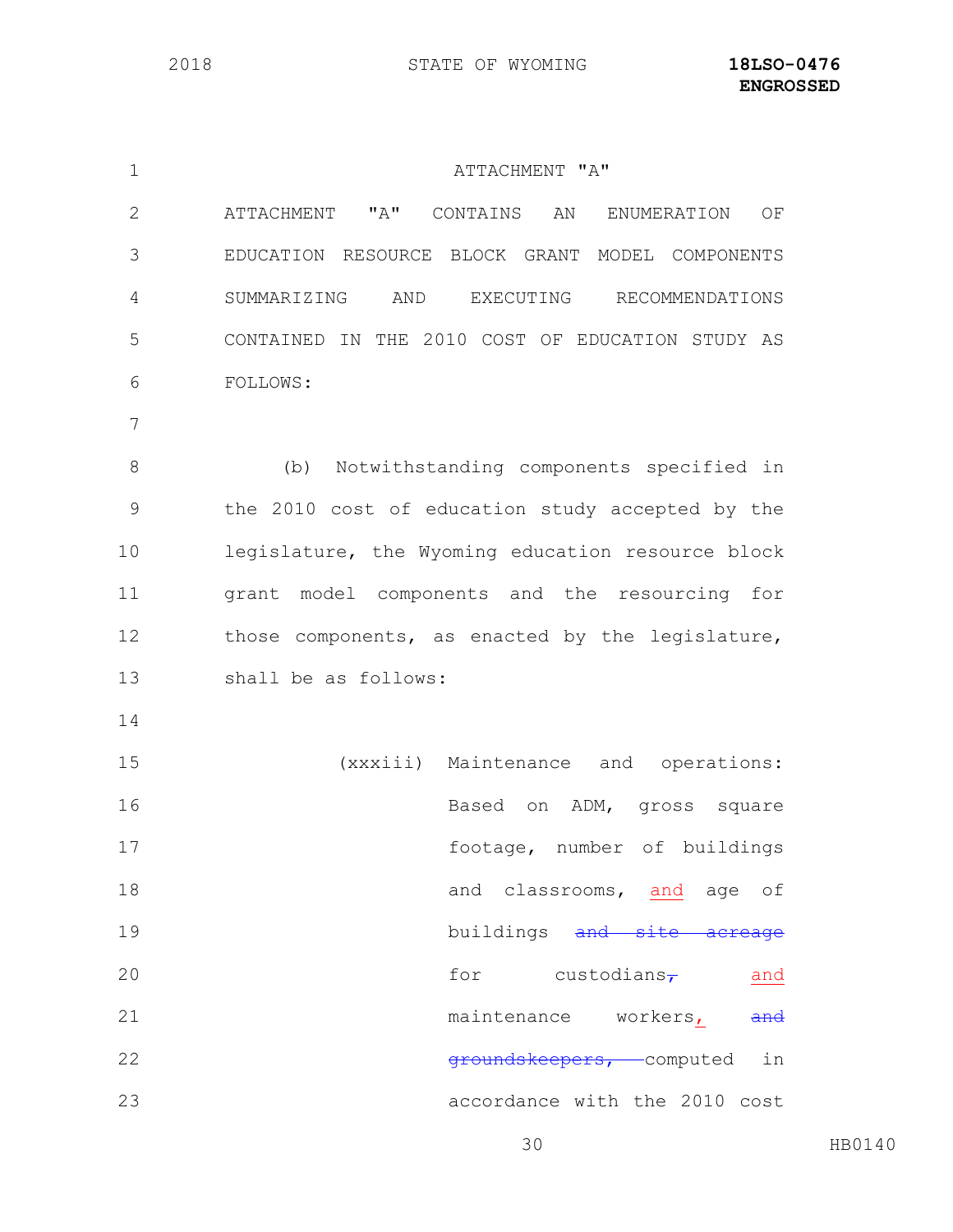| $\mathbf 1$   | education<br>оf<br>study.<br>Any  |
|---------------|-----------------------------------|
| $\mathbf{2}$  | building without allowable        |
| 3             | gross square footage<br>for       |
| 4             | purposes of major maintenance     |
| 5             | computations under<br>W.S.        |
| 6             | 21-15-109 shall<br>the<br>use     |
| 7             | actual educational<br>gross       |
| 8             | square footage as approved by     |
| $\mathcal{G}$ | school<br>facilities<br>the       |
| 10            | commission. Groundskeeper FTE     |
| 11            | computations for elementary,      |
| 12            | middle and high schools shall     |
| 13            | be computed in accordance         |
| 14            | 2010<br>with the<br>cost<br>of    |
| 15            | education study, subject to       |
| 16            | following. The<br>the<br>site     |
| 17            | shall be based<br>upon<br>acreage |
| 18            | the lesser of the actual site     |
| 19            | acreage on which the facility     |
| 20            | situated as defined<br>is<br>by   |
| 21            | department rule<br>and            |
| 22            | regulation, or the school         |
| 23            | facility guidelines and site      |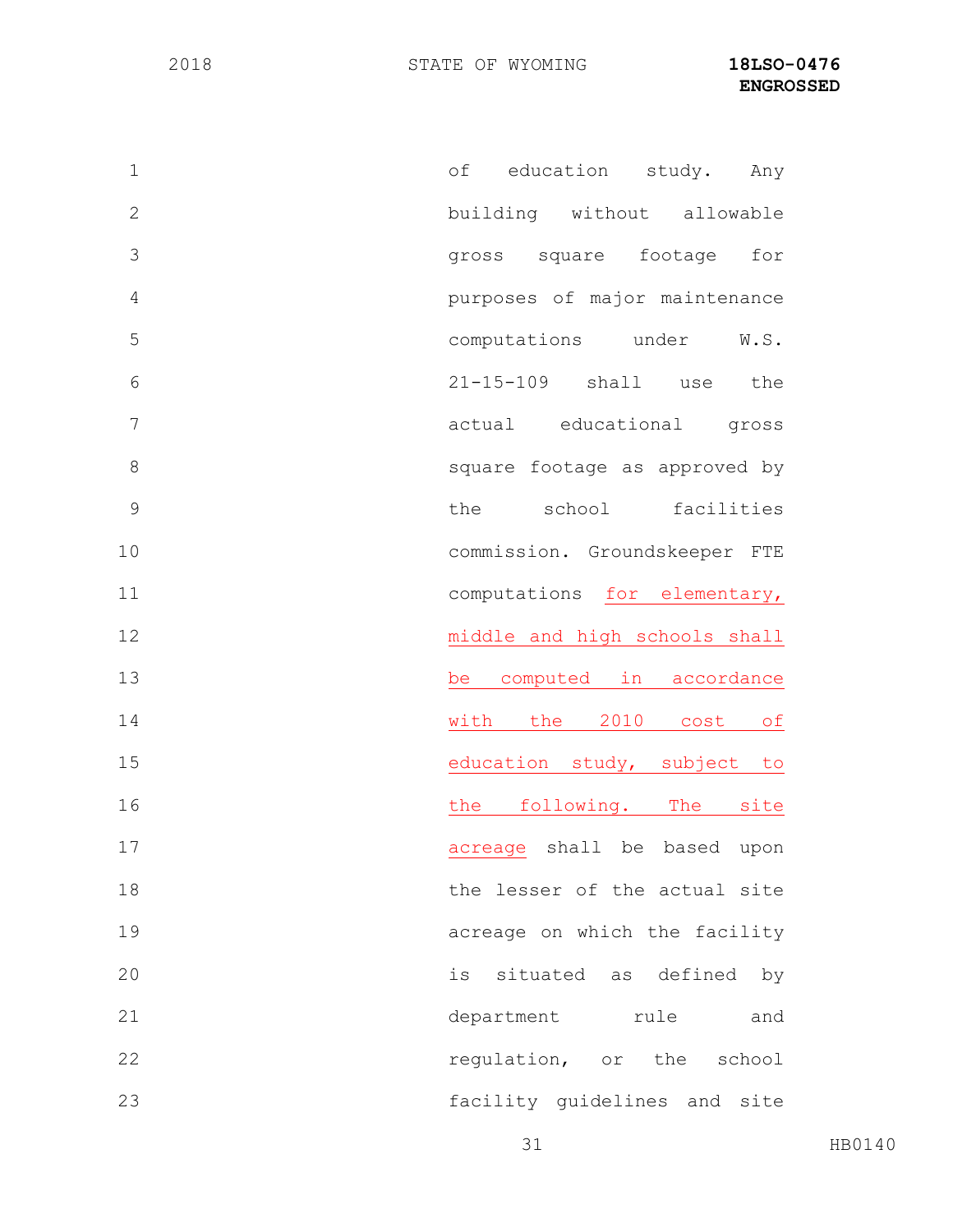| $\mathbf 1$    | acreages established by the             |
|----------------|-----------------------------------------|
| $\overline{2}$ | school facilities commission            |
| 3              | under $W.S.$ 21-15-114.                 |
| $\overline{4}$ | Elementary, middle and high             |
| 5              | school acreages acquired on             |
| 6              | or prior to July 1, 1997, and           |
| 7              | acreages acquired after July            |
| 8              | 1, 1997 through an exchange             |
| $\mathcal{G}$  | with another governmental               |
| 10             | entity if the acreages                  |
| 11             | involved in the exchange were           |
| 12             | originally acquired by the              |
| 13             | district and the governmental           |
| 14             | entity on or prior to July 1,           |
| 15             | 1997, shall not be subject to           |
| 16             | groundskeeper FTE computation           |
| 17             | limitations <sub>1</sub> except as      |
| 18             | Groundskeeper<br>follows.<br><b>FTE</b> |
| 19             | computations<br>for<br>district         |
| 20             | level sites shall be equal to           |
| 21             | 10% of the groundskeeper<br><b>FTES</b> |
| 22             | elementary, middle<br>for<br>and        |
| 23             | high schools.                           |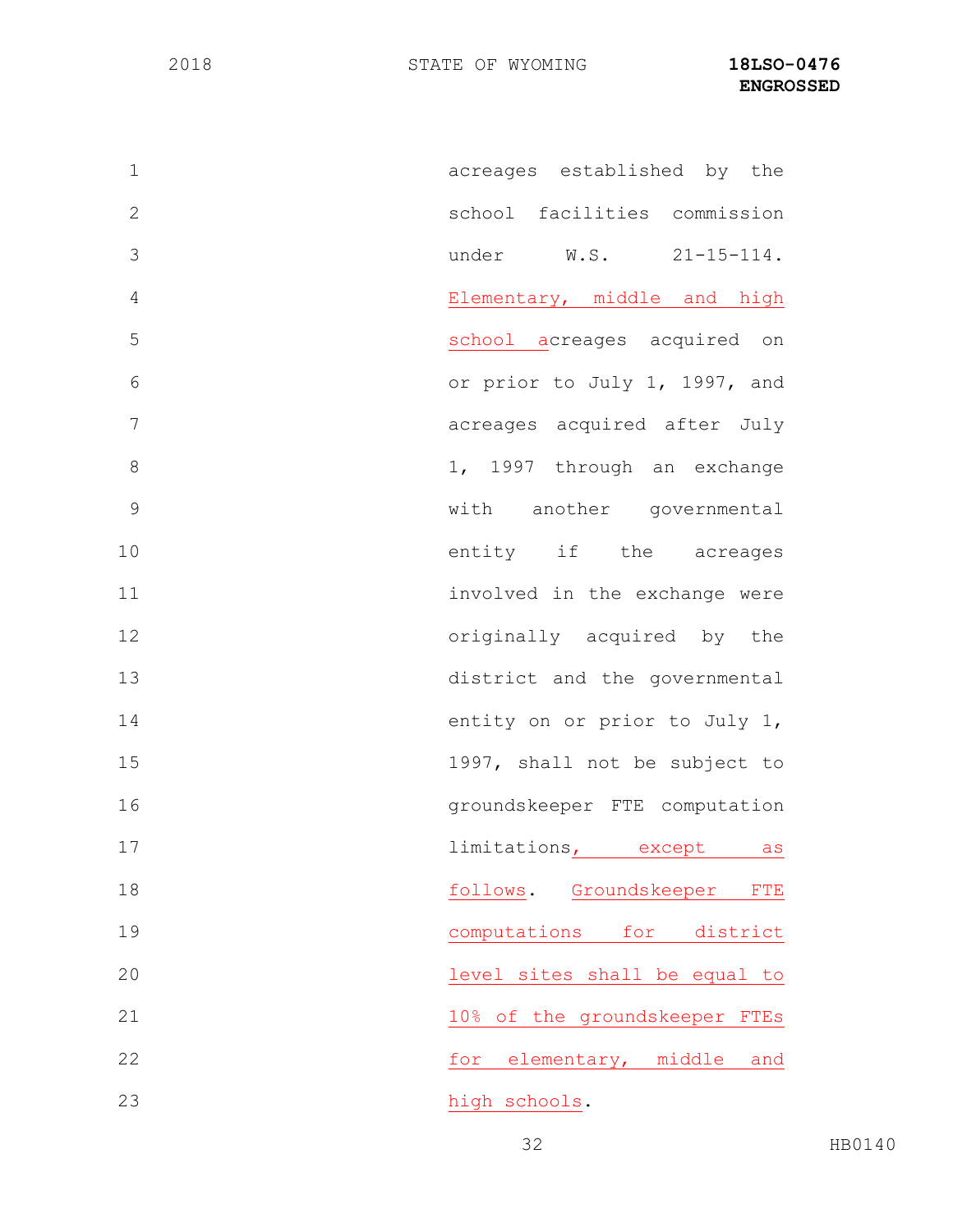**Section 3.** 2011 Wyoming Session Laws, Chapter 185, ATTACHMENT "A" (b)(xxviii), as amended by 2017 Wyoming Session Laws, Chapter 205, ATTACHMENT "A" (b)(xxviii), is repealed.

 **Section 4**. The department of education and department of health shall promulgate rules by July 1, 2018 to comply with amendments to W.S. 21-13-321 and 42-4-103 in section 1 of this act.

 **Section 5.** There is appropriated five million dollars (\$5,000,000.00) from the school foundation program account and five million dollars (\$5,000,000.00) in federal funds to the department of health for the period beginning July 1, 2018 and ending June 30, 2020 to be expended only for 17 the purpose of benefits described in W.S. 42-4-103(a)(xxxii) and (xxxiii). These appropriations shall be accounted for in a separate budget unit. Any unexpended, unencumbered amounts appropriated under this section shall revert as provided by law on June 30, 2020.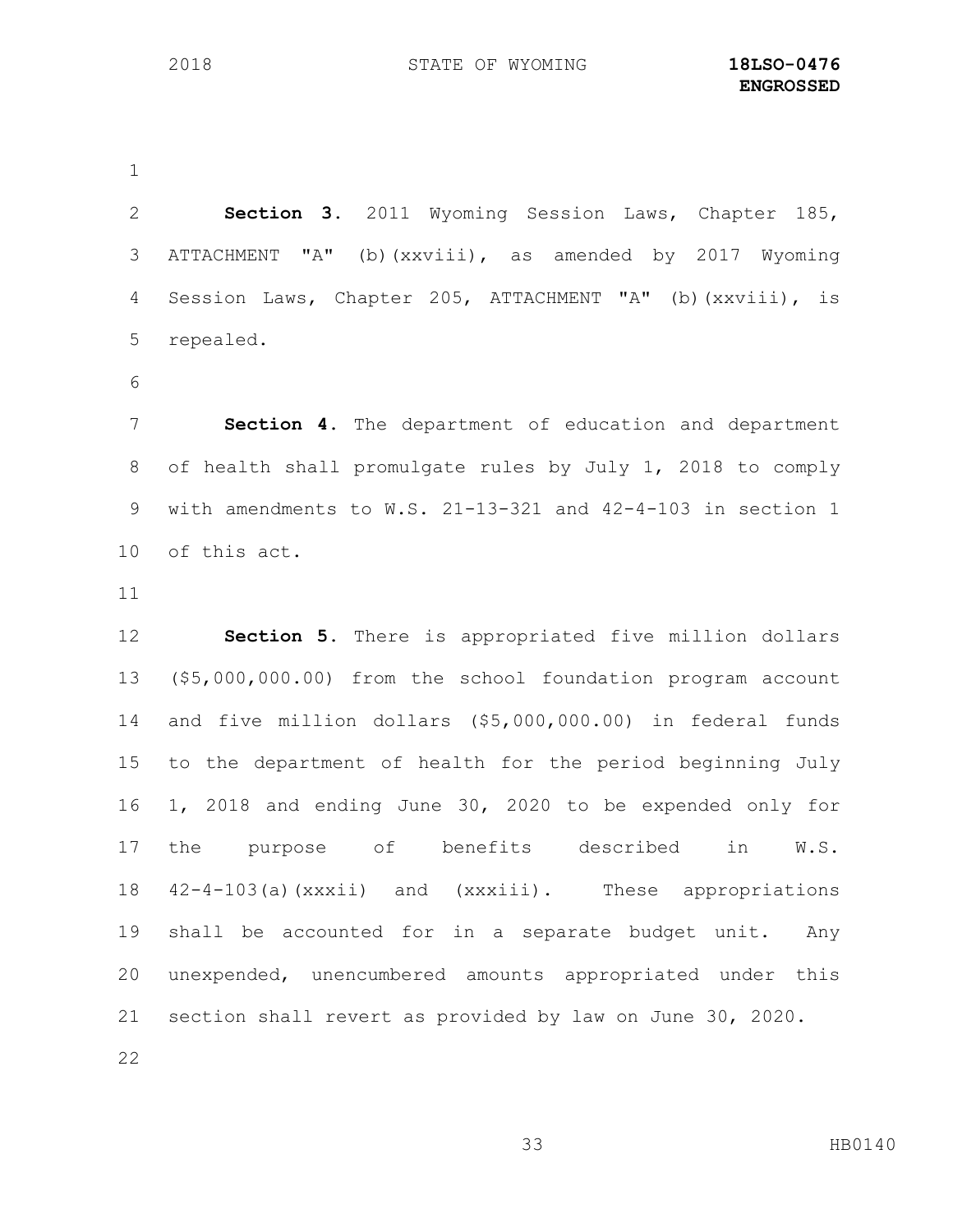**Section 6.** 

 (a) The department of education shall determine, for school years 2018-2019 and 2019-2020, the reduction caused by amendments to W.S. 21-13-309(m)(iv)(A) and 2011 Wyoming Session Laws, Chapter 185, ATTACHMENT "A" (b)(xxxiii) contained in this act to each school district's foundation program amount calculated pursuant to W.S. 21-13-309(p).

 (b) The department of education shall increase a school district's total foundation program amount calculated under W.S. 21-13-309 for the 2018-2019 school year by an amount equal to two-thirds (2/3) of the reduction calculated for that school district under subsection (a) of this section for that school year.

 (c) The department of education shall increase a school district's total foundation program amount calculated under W.S. 21-13-309 for the 2019-2020 school year by an amount equal to one-third (1/3) of the reduction calculated for that school district under subsection (a) of this section for that school year.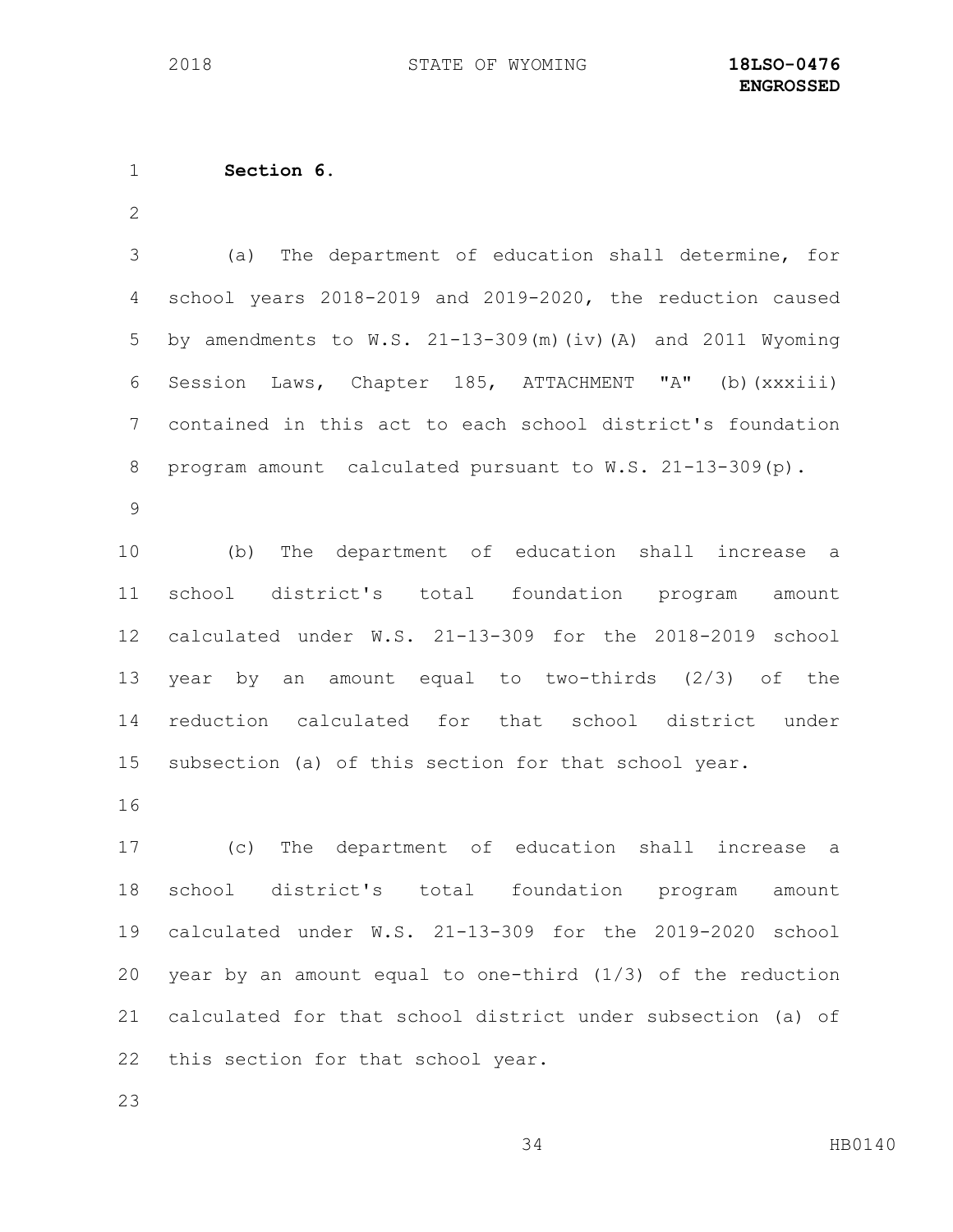```
1 Section 7.
```
 (a) The department of education shall review state statutes relating to special education and school district transportation and its rules relating to special education and transportation for any possible fiscal efficiencies. By June 1, 2018, the department of education shall report to the joint education interim committee on its review and shall include suggested changes to statute or rule and any rulemaking conducted as a result of its review. The department shall use the applicable recommendations of the legislature's 2017 recalibration consultant to guide its review.

 (b) On or before January 1, 2019, the state superintendent of public instruction shall establish statewide guidelines for adequate special education 18 staffing levels as required by W.S. 21-2-202(a)(xxiii).

**Section 8.**

 (a) The state auditor shall transfer one hundred fifty million five hundred twenty-four thousand five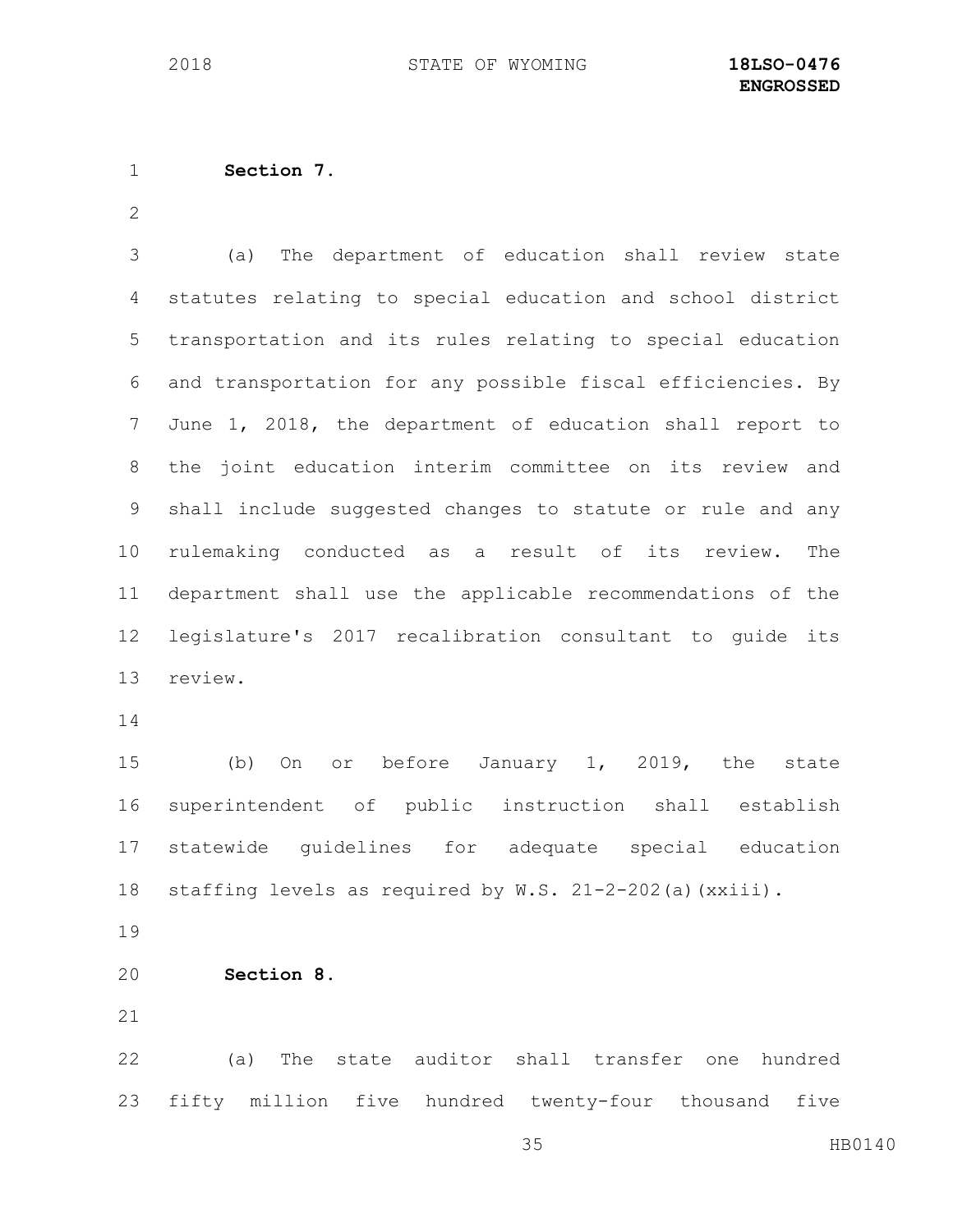hundred eighty-five dollars (\$150,524,585.00) from the school foundation program reserve account created by W.S. 21-13-306.1 to the common school permanent fund reserve account created by W.S. 9-4-719(f). This transfer shall be reduced on a dollar for dollar basis to the extent a like transfer is made in any other law enacted through the 2018 budget session.

 (b) The state auditor shall transfer forty million eight hundred thirty-three thousand seventy four dollars (\$40,833,074.00) from the permanent Wyoming mineral trust fund reserve account to the school capital construction account. This transfer shall be reduced on a dollar for dollar basis to the extent a like transfer is made in any other law enacted through the 2018 budget session.

 **Section 9.** The consensus revenue estimating group shall meet prior to July 1, 2018 to estimate investment income derived from the permanent Wyoming mineral trust fund, in accordance with W.S. 9-4-719, as amended by this act.

HB0140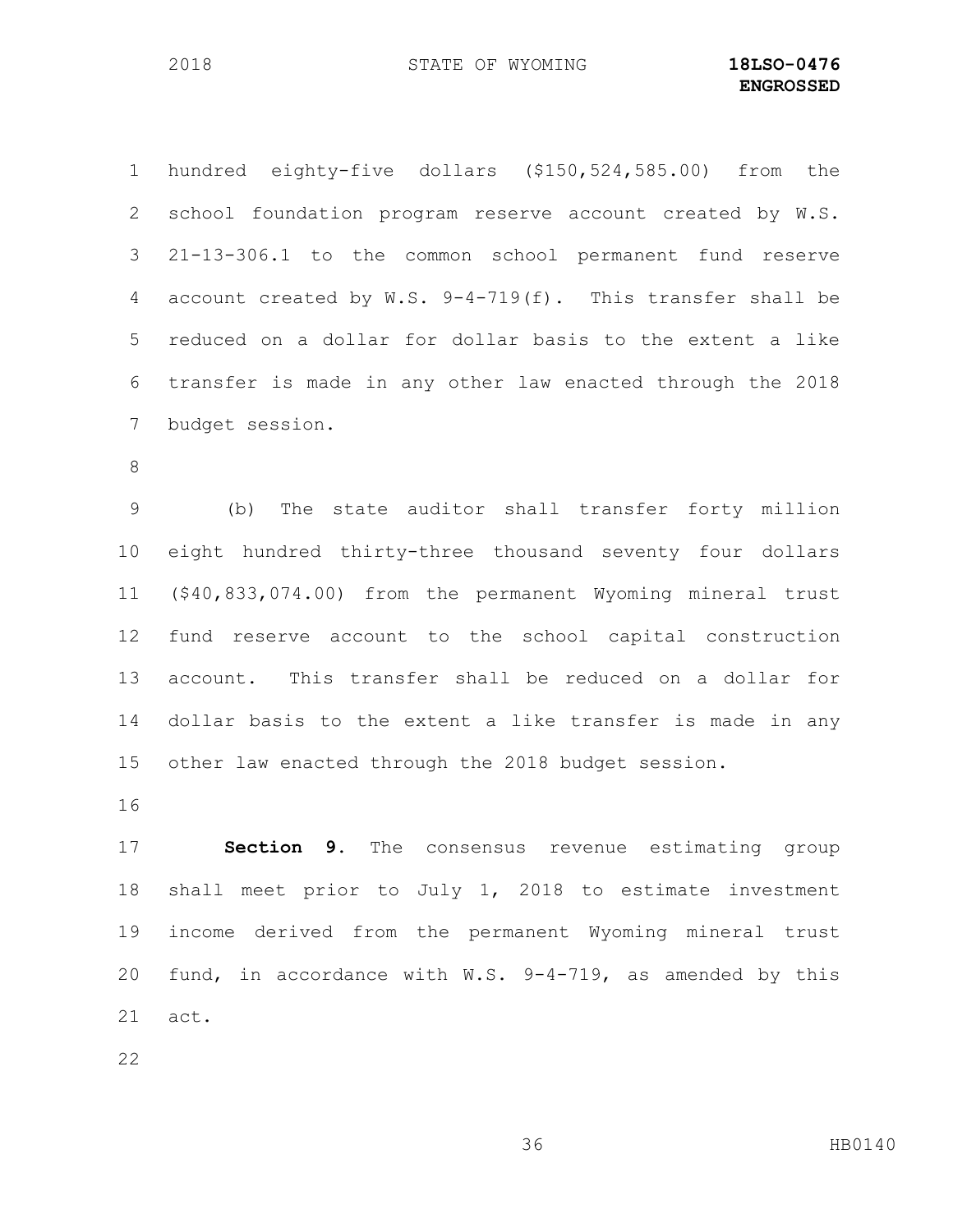**Section 10.** To the extent this act conflicts with any other law enacted through the 2018 budget session of the Wyoming legislature this act shall be given precedence and shall prevail over a conflicting provision. **Section 11.** W.S. 21-13-320(g)(iii), (iv) and (j) through (m) is repealed. **Section 12.**  (a) In addition to all other appropriations for special education programs and services, two million dollars (\$2,000,000.00) is appropriated to the department of education from the school foundation program account for purposes of making payments to school districts for out of district placements for special education students. 17 Notwithstanding any other provision of law, this appropriation shall not be transferred or expended for any other purpose and any unexpended, unobligated funds remaining from this appropriation shall revert to the school foundation program account on June 30, 2021.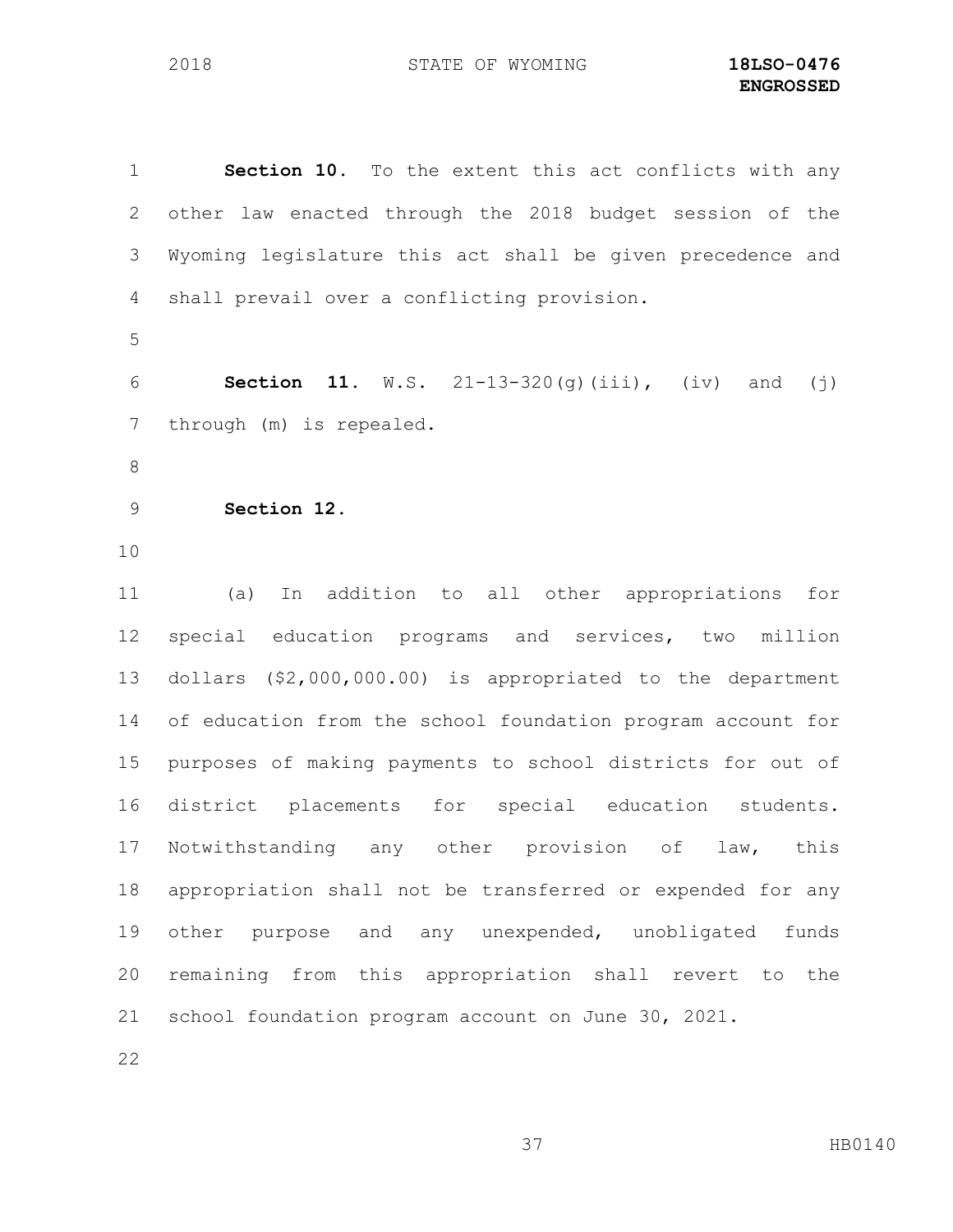(b) The department of education may promulgate necessary rules and regulations to implement this section. 

 **Section 13.** For school year 2018-2019 and each school year thereafter through the next recalibration of the education resource block grant model pursuant to W.S. 21- 13-309(t), the foundation program amount computed under W.S. 21-13-309(p) for a school district with fewer than two hundred forty-three (243) ADM, less amounts reimbursed under W.S. 21-13-309(m)(v)(E), shall not be less than ninety-seven and one-half percent (97.5%) of the foundation program amount available to that school district during the previous school year, as computed under W.S. 21-13-309(p) prior to the addition of reimbursement amounts for that school year. To the extent necessary to implement this section, this section shall supersede W.S. 21-13-309(p).

**Section 14.**

 (a) Except as provided in subsection (b) of this section, this act is effective July 1, 2018**.**

HB0140